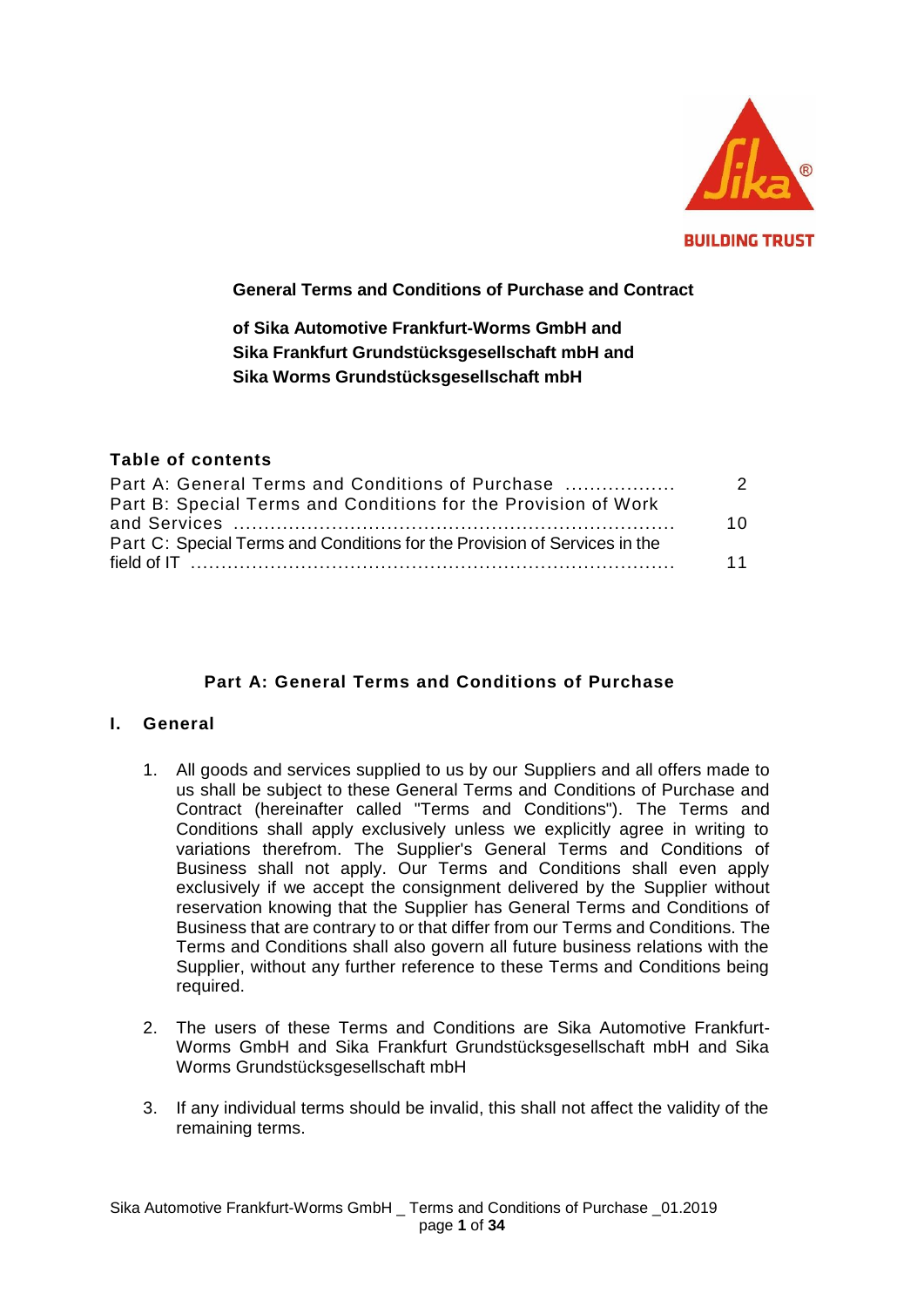- 4. Rights, obligations and in particular claims arising from business relations with us may not be assigned to third parties.
- 5. We are certificated in accordance with DIN EN ISO 9001, DIN EN ISO 14001, DIN EN ISO 50001 and TS16 949. These standards also apply to work and services performed by the Supplier. We must be provided with proof of this qualification on request.

## **II. Enquiries and offers**

- 1. These Terms and Conditions also govern our enquiries. Our enquiries shall not be binding.
- 2. In the offer the Supplier shall keep to the terms stated in our enquiries and expressly draw attention to any variations in the offer. On submitting an offer in response to our enquiry the Supplier enters into a contractual obligation to expressly draw our attention to any variations from our enquiry in its offer. Offers shall be prepared and submitted free of charge and without any obligation for ourselves. We shall not be charged for visits, the preparation of plans, drawings and similar without a written agreement to the contrary. The offer prepared by the Supplier shall be binding on the Supplier and may be accepted by us within four weeks.

### **III. Purchase orders; prices**

- 1. Only written purchase orders from our company shall be binding. Orders placed in any other form shall only be binding with our written acknowledgement. Fax, email or remote data transfer shall satisfy the requirement for the written form, but not SMS or MMS. The price shown in the purchase order shall be a binding fixed price (plus VAT) and shall exclude all later claims of any kind. In the absence of any other agreement the price shall be quoted delivery duty paid (DDP, Incoterms 2010) to the place specified in the purchase order. The return of packaging shall require a separate agreement.
- 2. Unless we have expressly waived the requirement for a confirmation of the order, every purchase order shall be immediately confirmed to us in writing indicating the binding time of delivery and/or performance. We reserve the right to revoke any orders which have not been confirmed by the Supplier within three working days. We may make such a revocation up until the time when we receive written confirmation of the order.
- 3. Additions and subsequent agreements must be confirmed in writing in order to be valid.

# **IV. Deadlines for delivery and performance; contractual penalty in the case of delayed delivery**

1. The agreed deadlines shall be binding. The authoritative date for determining compliance with the deadline for delivery or performance shall be the date when we receive the goods or the timeliness of a successful acceptance test. The Supplier may only argue that necessary or agreed goods or services first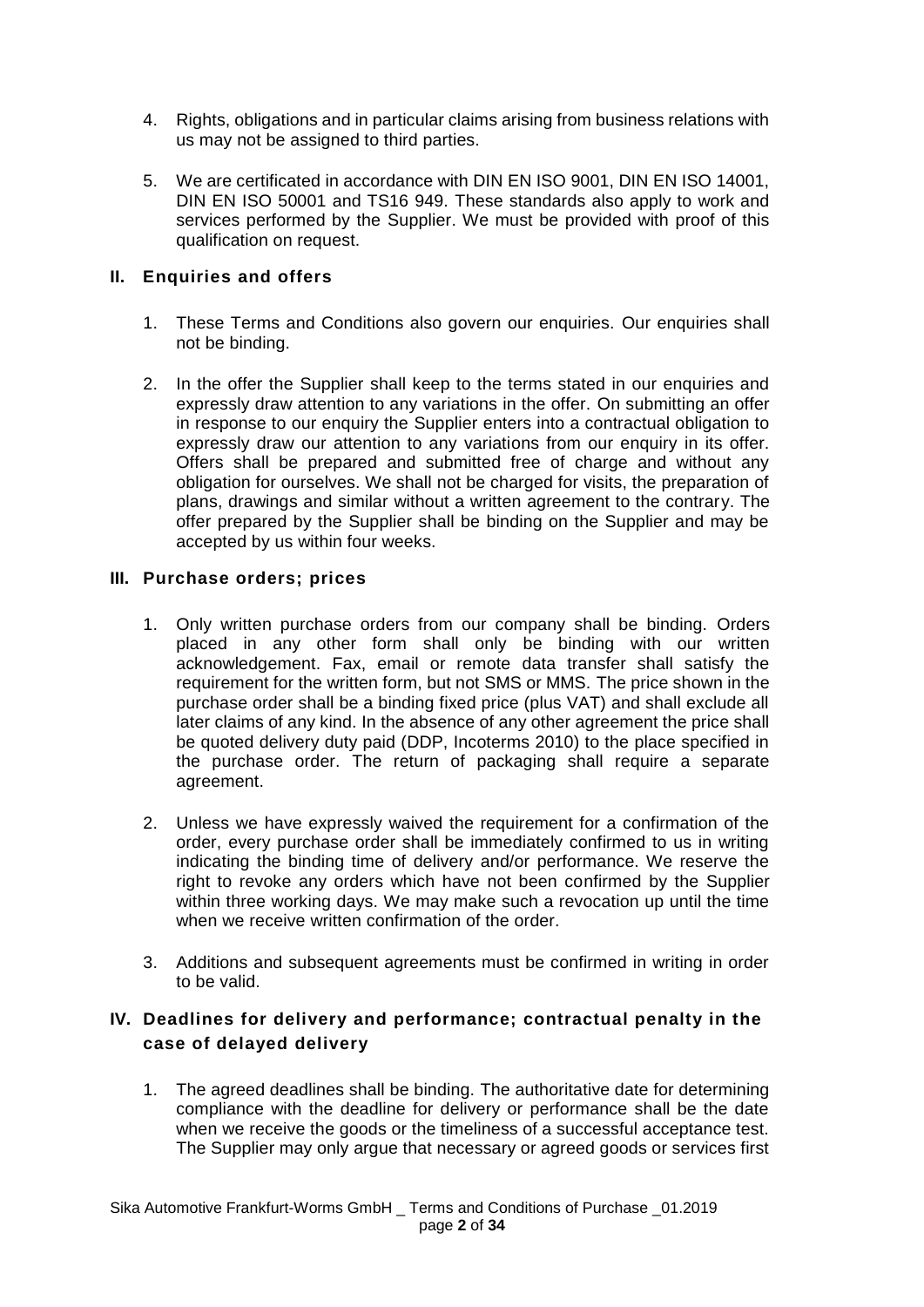to be provided by us have not been forthcoming if the Supplier has requested them in writing and has not received them within a reasonable time. If the Supplier realises that the agreed deadlines cannot be kept, the Supplier shall notify us of this immediately in writing stating the reasons and indicating the probable duration of the delay.

- 2. The Supplier shall be obliged to compensate us for all direct and indirect damage caused by the delay. The acceptance of the delayed consignment or services shall not mean a waiver of claims for damages. If the Supplier is in default in relation to the goods and services to be supplied, we shall have the right to rescind the contract after a reasonable extended deadline that we have set, without prejudice to further statutory claims and requirements, and to claim damages due to non-performance. In this connection the Supplier shall also reimburse us for the additional costs that we incur due to a possible covering purchase.
- 3. If the delivery is effected earlier than agreed, we reserve the right to return the goods at the Supplier's expense. As an alternative, in the case of early delivery we shall store the goods on our premises at the Supplier's risk and expense until the delivery date. In this case the risk shall not pass to us until the agreed delivery date.
- 4. For each working day when delivery dates are exceeded the Supplier shall pay us a contractual penalty of 0.5% of the net order value for the delivery concerned. The contractual penalty due to default in relation to the same delivery shall be limited to a total of 5 % of the corresponding net order value. This shall not affect claims for damages in addition to the contractual penalty. However, any contractual penalty incurred shall be set off against such claims for damages.

### **V. Force majeure**

- 1. If we lose our interest in performance in the case of events of force majeure (e. g. natural disasters, war, riot, interventions by the authorities, energy shortages, industrial disputes), for instance because we cannot use the goods or services due to damage to our production facilities, we may either rescind the contract in part or in full or demand performance at a later point in time, as we choose, in respect of the goods and services that have not yet been delivered or supplied. The Supplier may claim the reimbursement of the expenses already incurred in providing the work and services affected by such a rescission to the extent that the Supplier cannot otherwise use the result produced in incurring these expenses.
- 2. The Supplier shall immediately notify us in writing of any obstacles to delivery that are clearly recognisable or that have already occurred and provide us with all possible and necessary information and take all measures in order to comply with its contractual obligations.
- 3. If we are prevented from receiving and/or accepting the goods or services through events of force majeure, this shall not mean that we are in default of acceptance or of payment.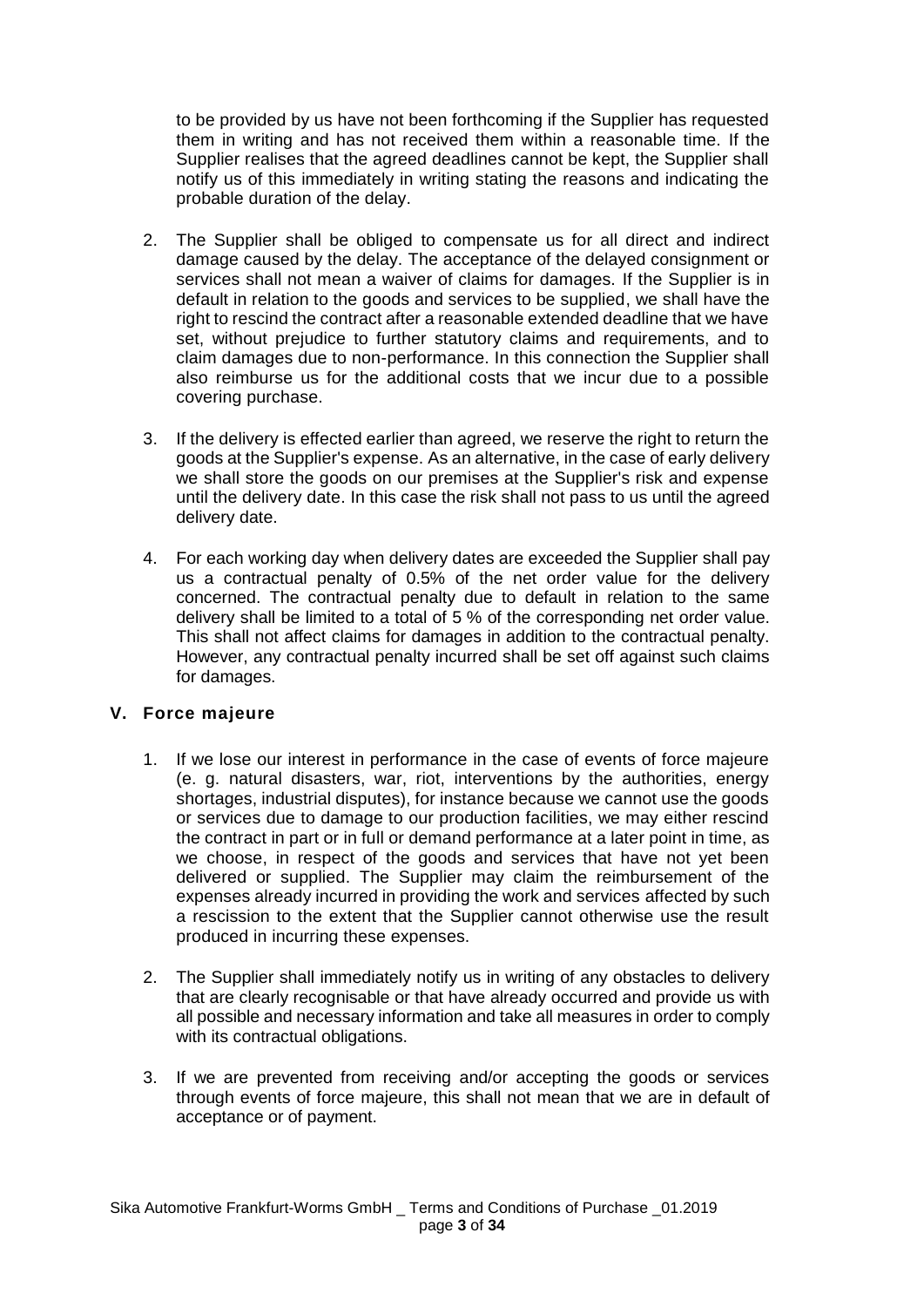# **VI. Deliveries, passage of risk and place of performance**

- 1. The Supplier shall strictly keep to the quantities specified in the purchase order. The Supplier is only entitled to make part-deliveries or perform partial work and services if we have first agreed in writing to the part-deliveries or partial work and services, if they have been agreed by contract or if they are reasonable in exceptional cases. If any certificates regarding quality should be agreed, they shall form an integral part of the consignment and must be handed over to us together with the goods.
- 2. To the extent that the subject matter of the contract is the delivery or manufacture of structural installations, machinery and technical equipment, the Supplier shall also supply us with the corresponding technical documentation, including circuit diagrams, function charts and design plans.
- 3. There may be no surplus deliveries or shortfalls in delivery without our agreement. The acceptance of goods is always subject to reservation with regard to their quality, condition and quantity.
- 4. The risk of accidental destruction or accidental deterioration of the goods shall pass to us on full and proper delivery and performance at the agreed place. The risk of transport shall in all cases be borne by the Supplier up until delivery to our reception plant or the place of destination.

## **VII. Relevant volumes and dimensions**

- 1. If the purchase price depends on the quantity of the goods delivered, the units of measurements that we stipulate (e. g. kg, m², running metres) shall be used to calculate the purchase price.
- 2. If the quantities actually delivered are not officially measured at the place of despatch, the volumes and dimensions that we determine on delivery shall be authoritative. If it then transpires that the Supplier has delivered a larger quantity than that specified in the order, the Supplier may not claim any reimbursement for the surplus quantity. If it transpires that the Supplier has delivered less than the quantity ordered, we may either demand the delivery of the missing quantity or reduce the purchase price with regard to the missing quantity.

### **VIII.Freight, packaging, insurance**

- 1. Delivery shall be effected delivery duty paid (DDP, Incoterms 2010) to the place specified in our purchase order. The goods must be properly packed in accordance with our specifications. The necessary shipping documents must be enclosed. We will not recognise separate charges for transport costs, packaging costs or transport insurance.
- 2. If it is agreed as an exception to this provision that we are to bear the freight costs, we will only pay the freight costs most favourable for us. If it is agreed that the Supplier is to commission the transport of the goods and we bear the costs in this connection, the Supplier must commission the carrier or forwarding agent that we specify. Such an agreement shall not alter the agreements regarding the place of performance and the passage of risk. All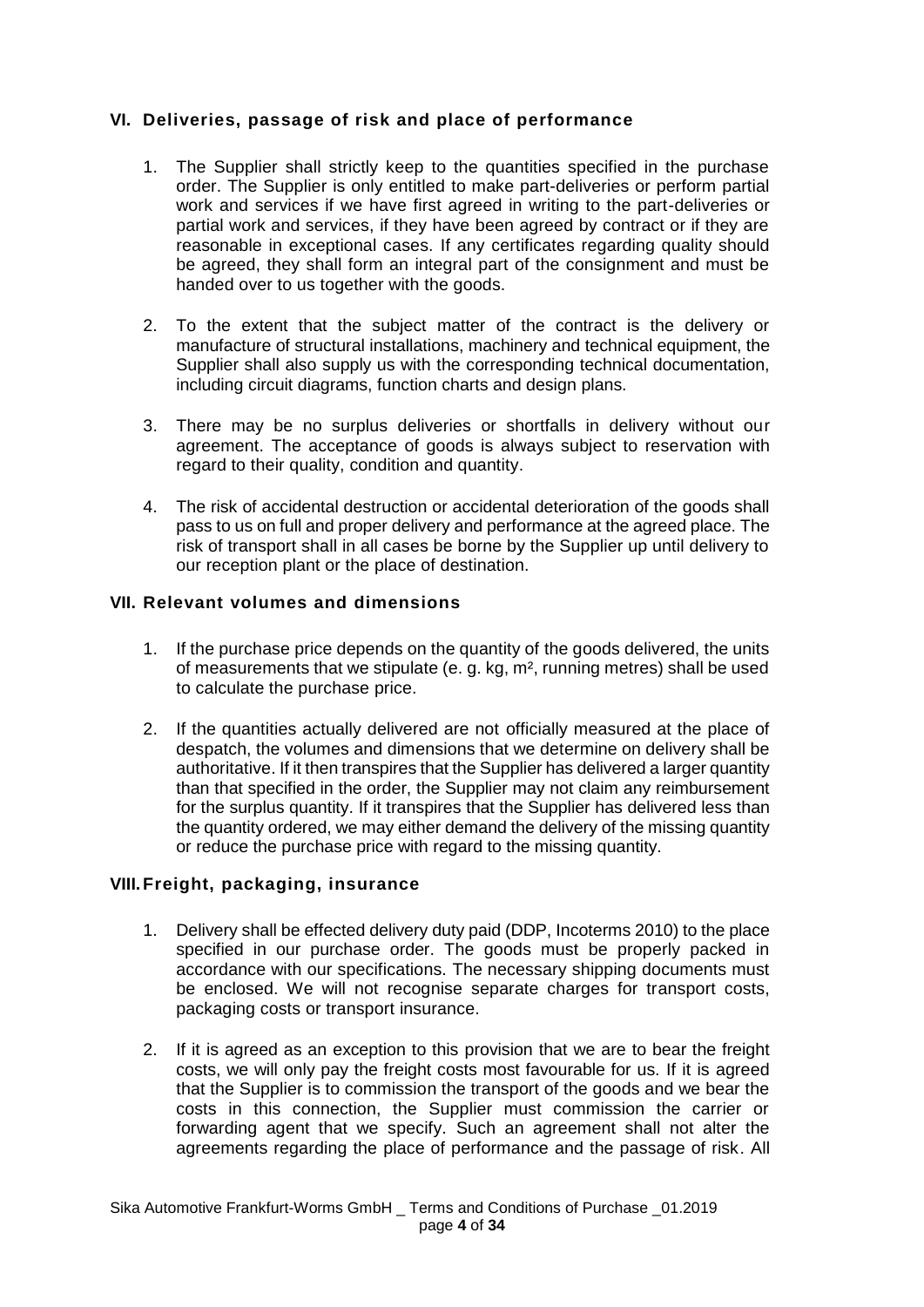costs incurred up until the time that the goods are handed over to the carrier, including loading and carriage, shall also be borne by the Supplier in this case.

### **IX. Delivery note and invoice**

- 1. The consignment must be accompanied by a delivery note containing the number of our purchase order, the item number, the name of the article, the article number as well as the quantity or numbers of the unit of measurement ordered. If these details or the delivery notes are missing we may reject the consignment.
- 2. The Supplier shall issue a separate invoice in accordance with the legal requirements for each consignment and each delivery or service. The invoice shall particularly contain the complete number of our purchase order, the item number, the name of the article, the article number as well as the quantity or numbers of the unit of measurement ordered. If there has been any shortfall in delivery and we reduce the price due to the missing quantity in accordance with clause VII, the Supplier shall issue a corresponding credit note for this quantity. We shall have the right to refuse performance until we have received an invoice in accordance with the foregoing provisions.

## **X. Payment**

- 1. The time allowed for payment shall commence on receipt of the invoice, but not before the time of the complete delivery of the goods or complete execution of the services to be provided. Unless otherwise agreed, the purchase price shall then be payable with a 3 % cash discount within 14 days or net within 30 days of the receipt of the invoice.
- 2. The timeliness of the payment shall depend on whether we have posted a crossed cheque or carried out the bank transfer in good time.
- 3. If the goods have been delivered before the agreed delivery date, the due date shall depend on the agreed delivery date rather than the date when the invoice is received.
- 4. We shall be entitled to the statutory rights of setoff and retention.

### **XI. Down payment guarantees**

Down payment guarantees must cover the gross amount, be absolute, free of charge for ourselves, of unlimited duration and contain a waiver of the defences of setoff and appeal. They may not contain any deposit clause.

### **XII. Liability for defects**

1. If the contract is a commercial transaction for both Parties, we shall inspect the goods after delivery if an inspection is feasible in the orderly course of business and, if a defect is found, we shall notify the Supplier within the agreed complaint period. In the case of larger quantities it shall be sufficient to inspect representative samples. If the representative samples show signs of defects we shall be entitled to return the entire consignment. Defects not found in the representative sample shall be deemed hidden defects. The Supplier shall

Sika Automotive Frankfurt-Worms GmbH \_ Terms and Conditions of Purchase \_01.2019 page **5** of **34**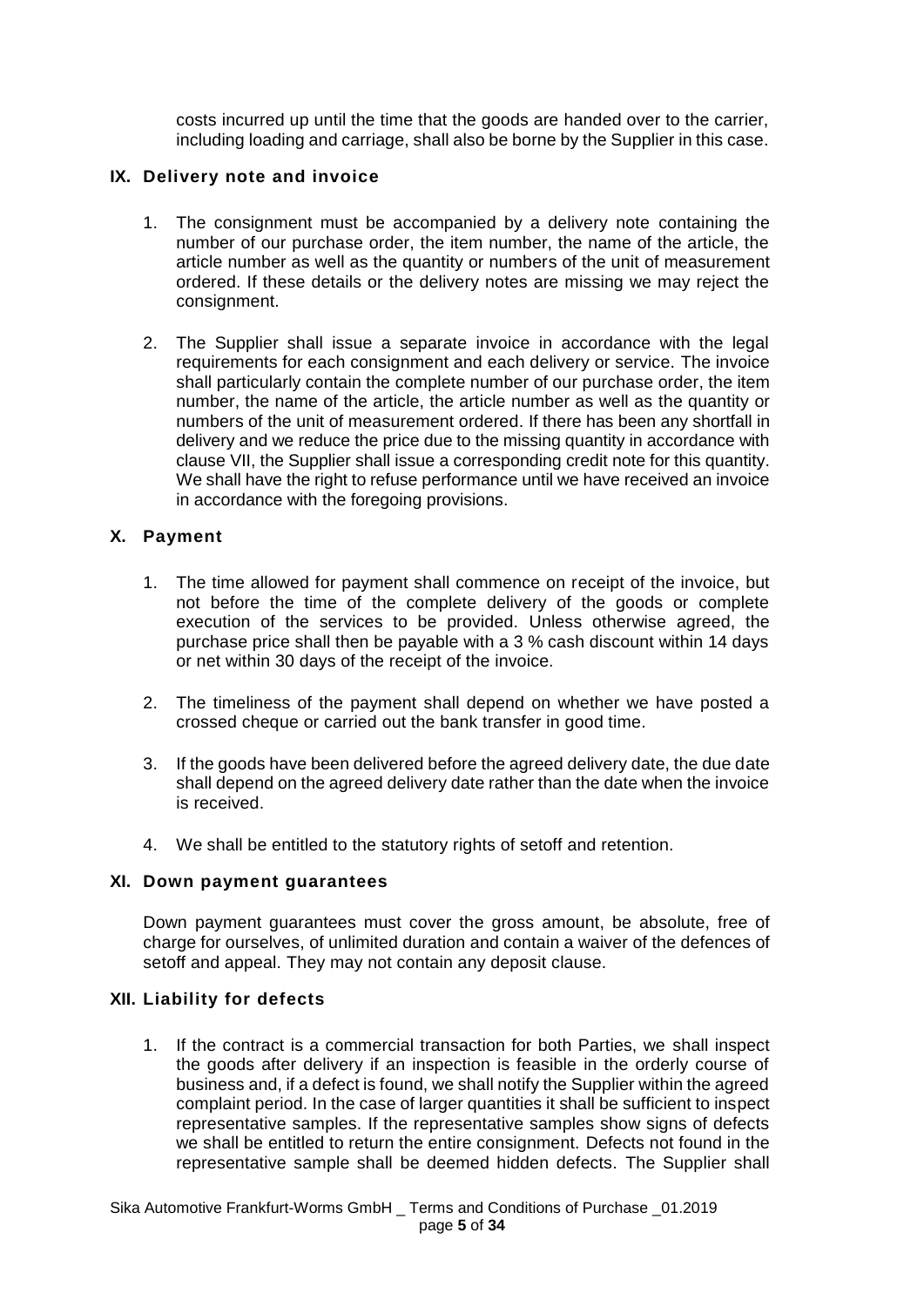therefore waive the defence of a delay in giving notice of defects. If a defect should be found at a later date we shall give the Supplier notice of the defect within the agreed complaint period after discovering the defect.

- 2. The Supplier warrants that its goods or services shall be in functioning and flawless condition as well as free of material defects and defects of title. The Supplier additionally warrants that its goods and services shall be of the condition and in accordance with the technical delivery requirements, specifications, drawings, samples and/or descriptions agreed and in compliance with the applicable standards including DIN EN ISO 9001, DIN EN ISO 14001, DIN EN ISO 50001 and TS 16949. In addition the Supplier warrants that its goods and services shall be state of the art.
- 3. The Supplier shall execute the order in observance of the Technical Working Equipment Act (*Gesetz über Technische Arbeitsmittel*), the relevant accident prevention regulations, other health and safety regulations as well as the generally recognised safety-related and occupational health regulations valid in the Federal Republic of Germany. If this requirement is not disregarded, the goods or services shall be deemed properly provided.
- 4. We shall be entitled to our full statutory rights based on liability for defects. We shall particularly be entitled to require that the Supplier cures any breach by either eliminating the defects or supplying a replacement at our choice. The Supplier must cure the breach without delay.
- 5. If the Supplier is required to cure a breach it shall bear all expenses that are necessary in order to eliminate the defects or supply a replacement. If the defect does not occur until the goods have reached our customer's premises, the necessary expenses shall also include the costs of transport to and from our customer. If the defect does not occur until after the product has been fitted into other items, the necessary expenses shall also include the costs of removing the defective products and installing the products repaired or delivered as a replacement by the Supplier. Our approval of the Supplier's drawings and calculations shall not affect the Supplier's obligations in relation to the warranty.
- 6. If any goods or services supplied by the Supplier are defective we may rectify the defect ourselves after the expiry of a reasonable deadline set for the cure of the breach or have the defect rectified by a third party and claim compensation for the necessary expenses unless the Supplier is justified in refusing to cure the breach. Section 323 (2) of the German Civil Code (BGB) shall apply accordingly. It shall not be necessary to set a deadline if the attempt to cure the breach has proved unsuccessful or if this is unreasonable for us. We may request an advance payment from the Supplier for the necessary cost of rectifying the defect.
- 7. In the case of defects of title the Supplier shall also indemnify us against any existing claims of third parties unless the Supplier cannot be held responsible for the defect of title.
- 8. We may either store defective goods in safe custody at the Supplier's risk or return them to the Supplier at a charge and at its own risk and expense.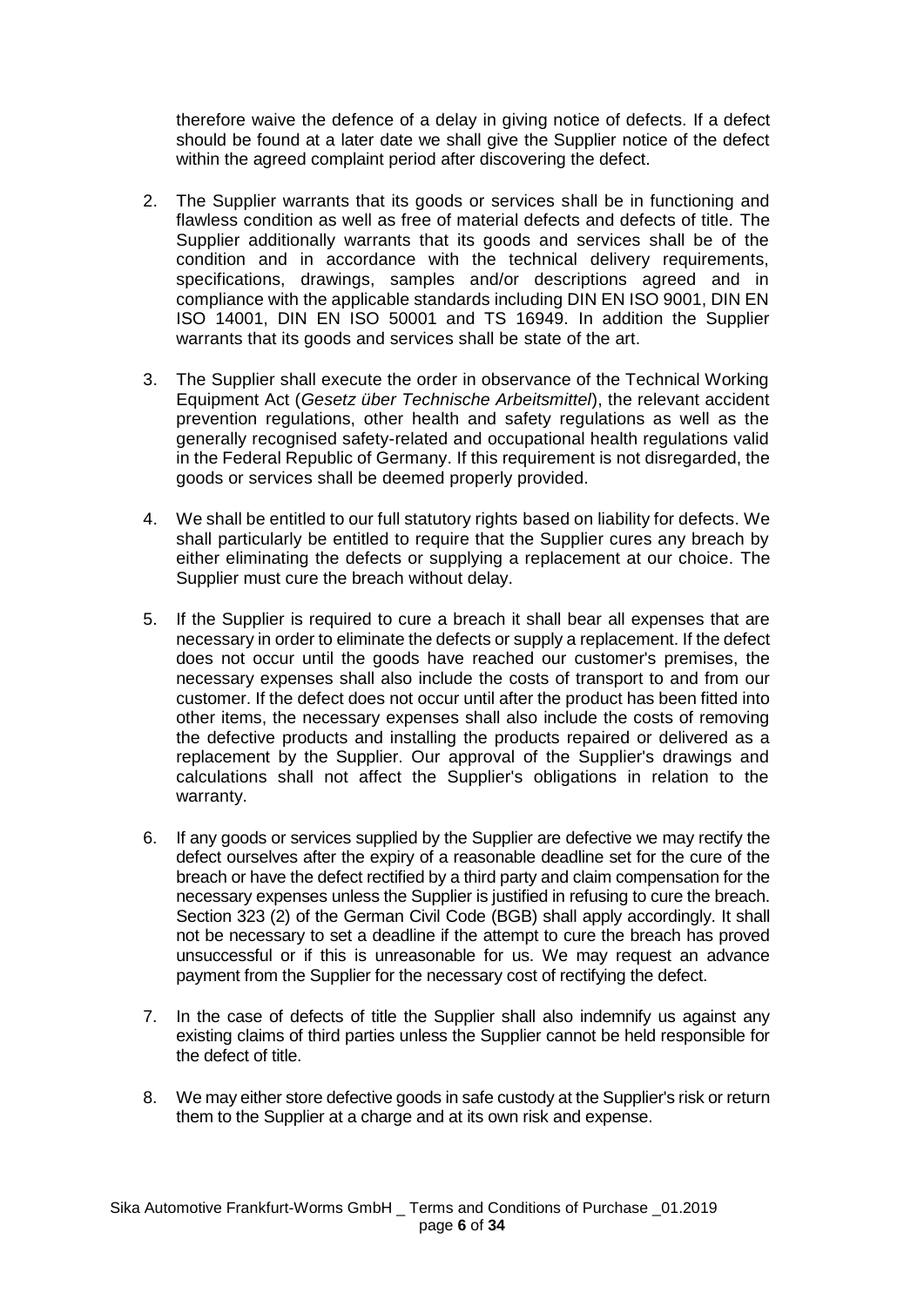- 9. Unless expressly agreed otherwise, the warranty period shall be 36 months after delivery. The warranty period for all work on or in connection with buildings shall be five years unless otherwise agreed. If the Supplier is required to cure a breach, the limitation period for liability for the flawlessness of such work shall start to run anew after such work has been completed unless the Supplier has expressly and justifiably reserved the right to perform such work only as a gesture of goodwill in order to avoid disputes or in the interest of continuing the supply relationship.
- 10. If any claims are made against us due to a violation of public safety regulations or due to domestic or foreign product liability laws on the basis of the defectiveness of our product, which is due to a product supplied by the Supplier, we shall have the right to claim compensation for this damage from the Supplier insofar as this is due to the Supplier's products. In this case the Supplier shall also bear the costs and expenses incurred due to the type and scope of the necessary precautionary measures against claims due to product liability, e. g. public warnings or product recalls. We shall notify the Supplier in good time if such claims for damages are asserted.
- 11. The Supplier shall take out product liability insurance of the usual scope, which shall also cover the reasonable costs of a product recall and shall provide us with evidence of such insurance cover on request.

## **XIII. Complaint period for defects**

If the contract is a commercial transaction for both Parties, the complaint period for defects reported by us shall be 10 (ten) working days after receipt of the consignment (in the case of obvious defects) or after the discovery of the defect (in the case of hidden defects).

# **XIV.Reservation of title – provision of materials – tools – confidentiality**

- 1. We shall not recognise any reservations on the part of the Supplier that go beyond the ordinary reservation of title. Independently of the reservation of title, we shall have the right to use, process and sell the goods as well as to combine and mix them with other goods.
- 2. The Supplier undertakes to use material provided by us only in order to execute our purchase orders. The Supplier shall mark our material as such and shall store and manage it separately.
- 3. If the material we provide is processed or reshaped, we shall acquire the sole right of ownership of the new item. In this case the processing and reshaping shall be carried out on our behalf. The transfer of possession shall be replaced by the Supplier keeping the goods in safe custody free of charge for ourselves exercising the care and diligence that is appropriate in business dealings.
- 4. Insofar as we provide parts of materials for the Supplier we hereby reserve title to such items. Any processing and reshaping by the Supplier shall be carried out on our behalf. If the goods under reservation of title are processed with other items that do not belong to us, we shall acquire co-ownership of the new item in the same proportion as that between the value of our property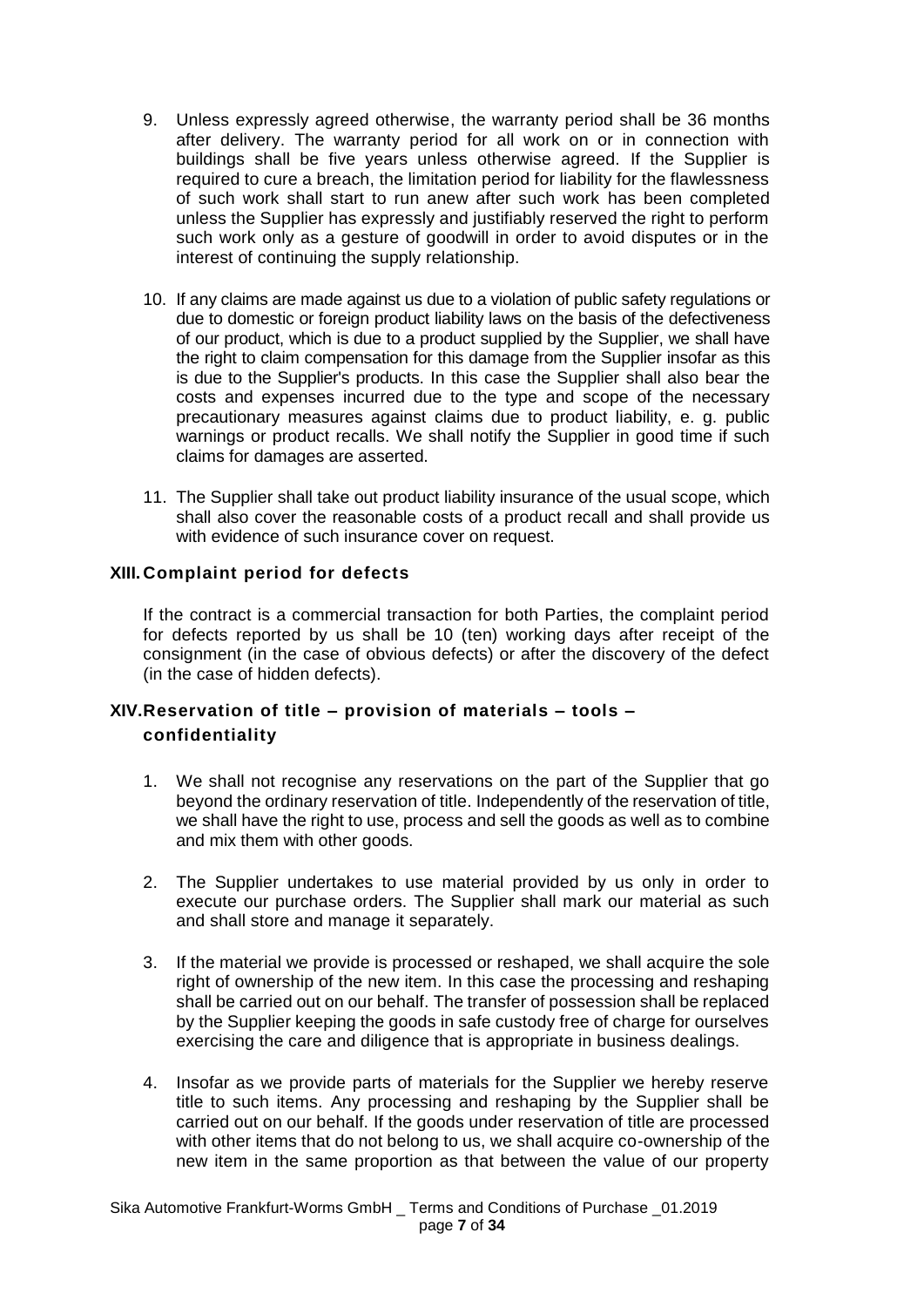(purchase price plus VAT) and the value at the time of processing of the other items processed.

- 5. If the parts of material provided by us are inseparably mixed or combined with goods that do not belong to us, we shall acquire co-ownership of the new item in the same proportion as that between the value of the goods under reservation of title (purchase price plus VAT) and the value at the time of mixing or combination of the other items mixed or combined. If the mixing or combination is carried out in such a way that the Supplier's item must be regarded as the main item, it shall be deemed agreed that the Supplier shall assign co-ownership to us on a pro rata basis; the Supplier shall retain sole ownership or co-ownership on our behalf.
- 6. The Supplier shall be liable for the material provided and the goods that it is used to produce in relation to any possible damage, loss, theft, destruction, ruin and rejects that are not caused through fault.
- 7. Tools, models and other aids that are manufactured in order to execute our purchase order and that are charged separately by the Supplier shall become our property at the time of production. The Supplier shall be obliged to restore or replace the material in the event of any damage, loss or destruction.
- 8. Instead of the tools, models and other aids mentioned in para. (7) above being handed over, the Supplier shall keep them in safe custody free of charge for ourselves. The Supplier shall clearly mark the aforementioned items as our property and make third parties who raise claim to them aware of our right of ownership. The Supplier shall care for and preserve the aforementioned goods and repair any normal wear and tear; the necessary expenses for such work are included in the purchase price. The Supplier shall be obliged to restore or replace the goods in the event of any damage, loss or destruction.
- 9. Any samples, drawings, sketches, illustrations etc. handed over to the Supplier shall remain our property; the copyright and right of use in respect of such items shall remain with us. They may not be copied or duplicated without our written agreement. The documents must be returned to us with the offer.
- 10. The Supplier must treat all illustrations, drawings, calculations and other documents and information received as strictly confidential. They may only be disclosed to third parties with our explicit consent. The duty of secrecy shall continue after the performance of the contract in question; it shall expire if and to the extent that the manufacturing known-how contained in the illustrations, drawings, calculations and other documents has come into the public domain.
- 11. To the extent that the value of the liens to which we are entitled in accordance with para. (4) and/or para. (5) exceeds the purchase price of all unpaid goods under reservation of title by more than 10 %, we shall be obliged to release the liens as we choose at the Supplier's request.

### **XV. Legal requirements, minimum wage, employee secondment**

1. If the delivery item should be subject to export control regulations, the Supplier shall explicitly draw our attention to this in the contract.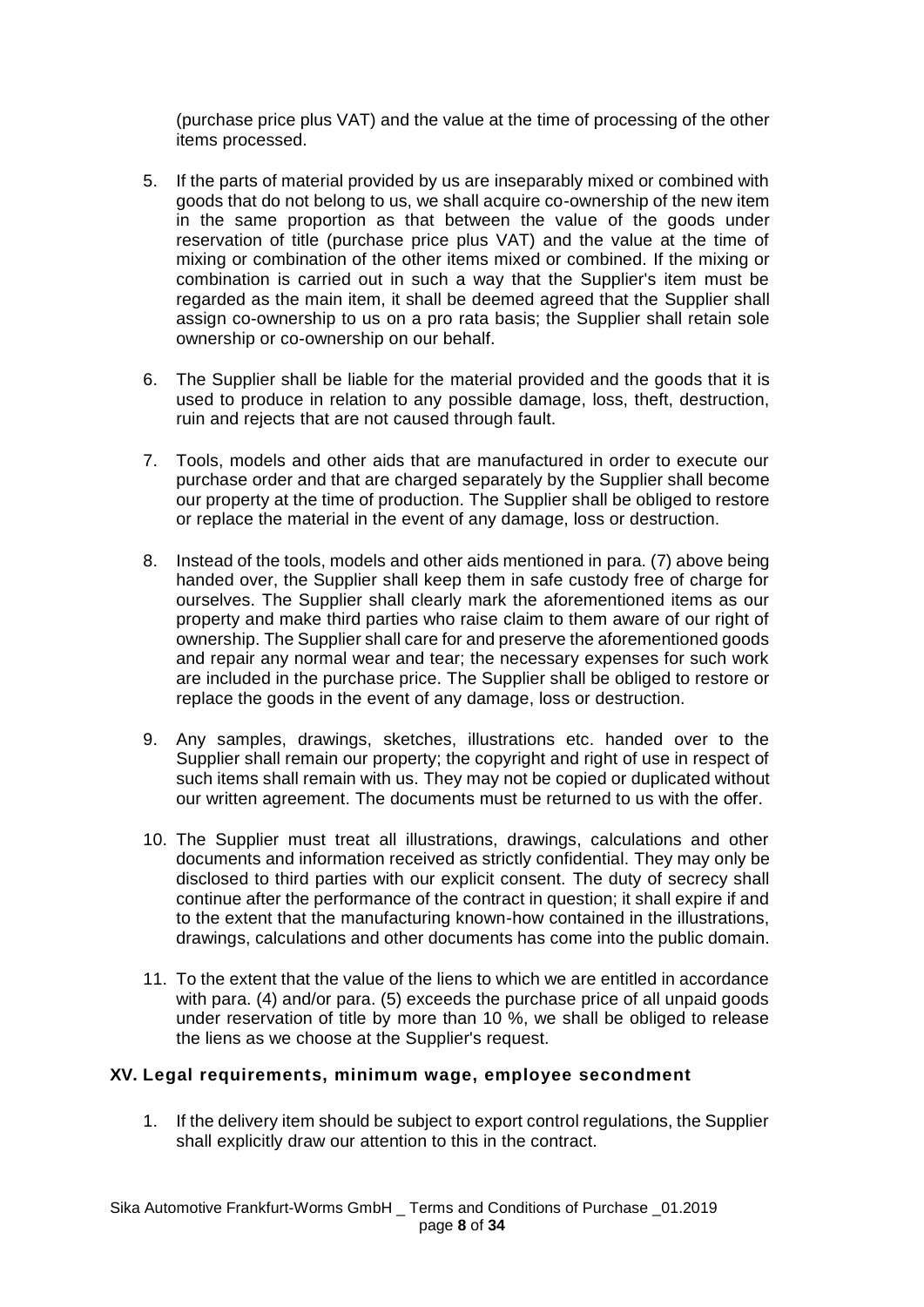- 2. Within the framework of our contract the Supplier undertakes to comply with all legal requirements, including the Act Regulating a General Minimum Wage of 11 August 2014 (Minimum Wage Act, MiLoG) and the Act on Mandatory Conditions of Employment for Cross-border Secondment and Regular Domestic Employment ( Employee Secondment Act, AEntG) and to pay its employees at least the statutory minimum wage as from 1 January 2015.
- 3. The Supplier shall indemnify us against all claims brought against us under our contract with the Supplier due to any breach of section 13 of the Minimum Wage Act (MiLoG) and/or section 14 of the Employee Secondment Act (AEntG) on the part of the Supplier or its subcontractors. This also applies to any necessary costs that we incur as a result of claims made by employees or third parties (e. g. social insurance carriers).
- 4. To the extent that the Supplier performs work or services on our behalf we may demand written confirmation of compliance with the Minimum Wage Act (MiLoG) and the Employee Secondment Act (AEntG) at any time, both on the part of the Supplier and on the part of its subcontractors and any personnel leasing agencies engaged by the Supplier or the subcontractor. At our request the Supplier shall prove that the Supplier, its subcontractors and any personnel leasing agencies engaged by the Supplier or a subcontractor are paying the minimum wage. Insofar as the Supplier, its subcontractors or a personnel leasing agency engaged by the Supplier or a subcontractor are subject to section 17 of the Minimum Wage Act (MiLoG) the Supplier, on request, shall furnish us with evidence of compliance with the obligation to keep documentation imposed under this section of the Act.
- 5. If any claims are brought against us in connection with the provision of the Supplier's services under section 13 of the Minimum Wage Act (MiLoG) and/or section 14 of the Employee Secondment Act (AEntG), the Supplier shall support us in the defence against such claims and supply us with the necessary information.

# **XVI.Legal venue, choice of law**

- 1. The contract shall be exclusively governed by German law; the Hague Convention on the Law Applicable to Contracts for the International Sale of Goods and the UN Convention on Contracts for the International Sale of Goods shall not apply.
- 2. The sole legal venue shall be the court competent for the district where Sika Automotive Frankfurt-Worms GmbH has its principal place of business. However, we shall also have the right to bring an action before the competent court in the district where the Supplier has its place of residence.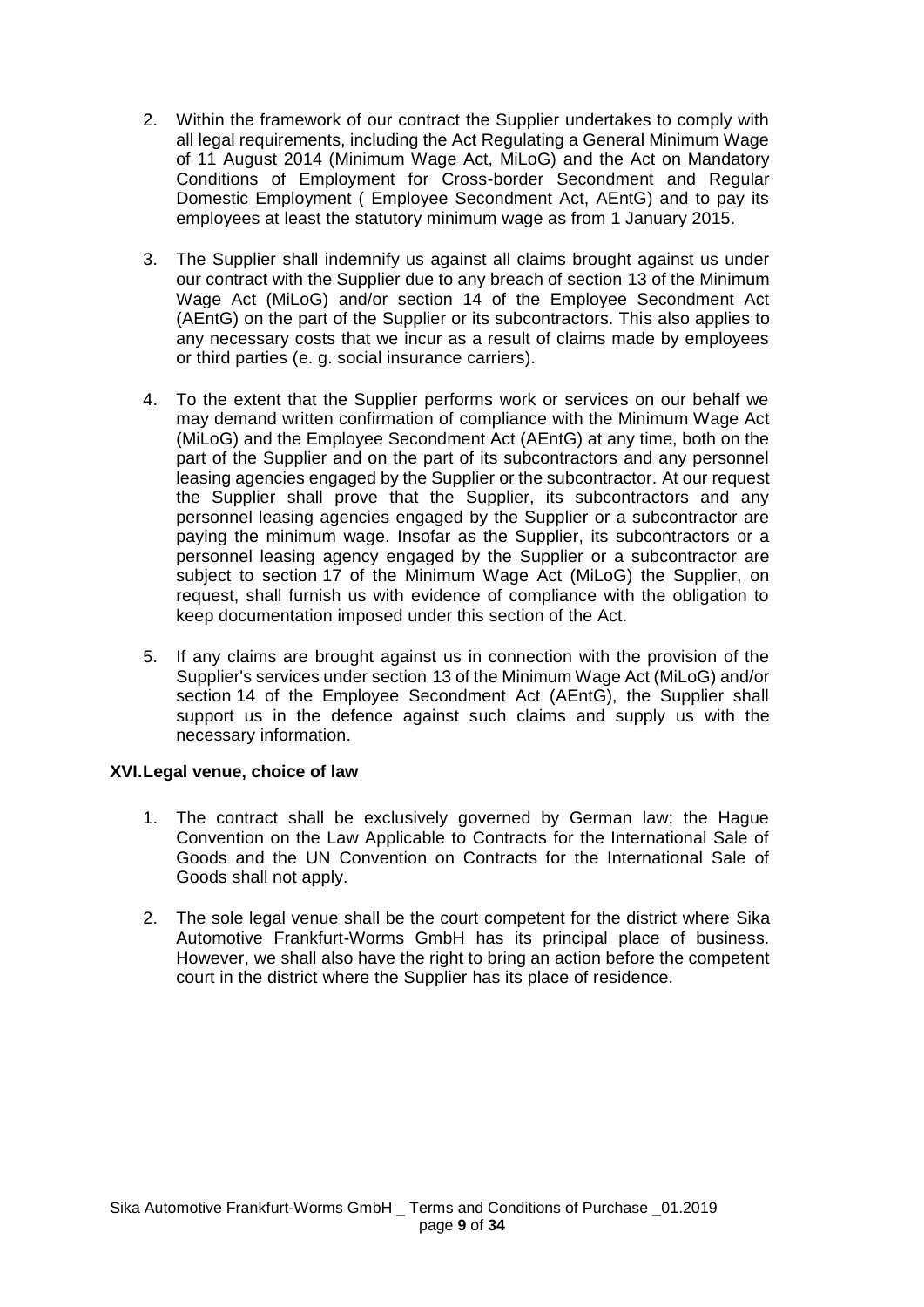# **Part B: Special Terms and Conditions for the Provision of Work and Services**

## **I. Scope of application**

The provision of work and services shall primarily be governed by the Special Terms and Conditions set out in this Part B. Within this area of application they shall have precedence over the General Terms and Conditions of Purchase and Delivery in Part A in the event of any contradiction between the two. The General Terms and Conditions of Purchase and Delivery in Part A shall apply in addition to work and services supplied by our Suppliers.

# **II. Special Terms and Conditions for the Provision of Work (with a contractual obligation to produce a certain outcome)**

- 1. Scope of the Supplier's obligations
- a) The Supplier shall execute all work, services and deliveries agreed by contract that are necessary for the complete production and assembly of the contractual item at the agreed installation site, so that it is free of defects, fully functional and ready for operation.
- b) The Supplier must be able to supply us with any necessary spare parts and wearing parts for the contractual item within a reasonable time during a period of ten years from the date of acceptance. If the Supplier or its own Supplier plans to discontinue the production of spare parts and wearing parts for the contractual item, the Supplier shall notify us of this with one year's lead time and either provide us with the manufacturing documents for the spare parts and wearing parts free of charge or inform us how we can procure the spare parts and wearing parts elsewhere and particularly provide us with the specifications for the spare parts and wearing parts.
- 2. The Supplier's duty to cooperate and duties of inspection as purchaser
- a) We shall have a duty to cooperate insofar as this is part of the agreement with the Supplier.
- b) The Supplier must verify the accuracy of the documents provided and our statement of work immediately after they have been handed over. The Supplier must also check the quantities of material and assess the practicality of using them and shall notify us in writing without delay and, if possible, before entering into the contract, of any calculation errors in the documents or any defective installation plans.
- 3. Modifications to the scope and content of the work and services
- a) We may request modifications to the scope and content of the work and services. This also applies to parts already supplied and delivered.
- b) If the modifications are not merely insignificant, the Supplier shall calculate the delays and the additional or reduced costs resulting from the desired modifications; the Parties shall then agree on an appropriate amendment to the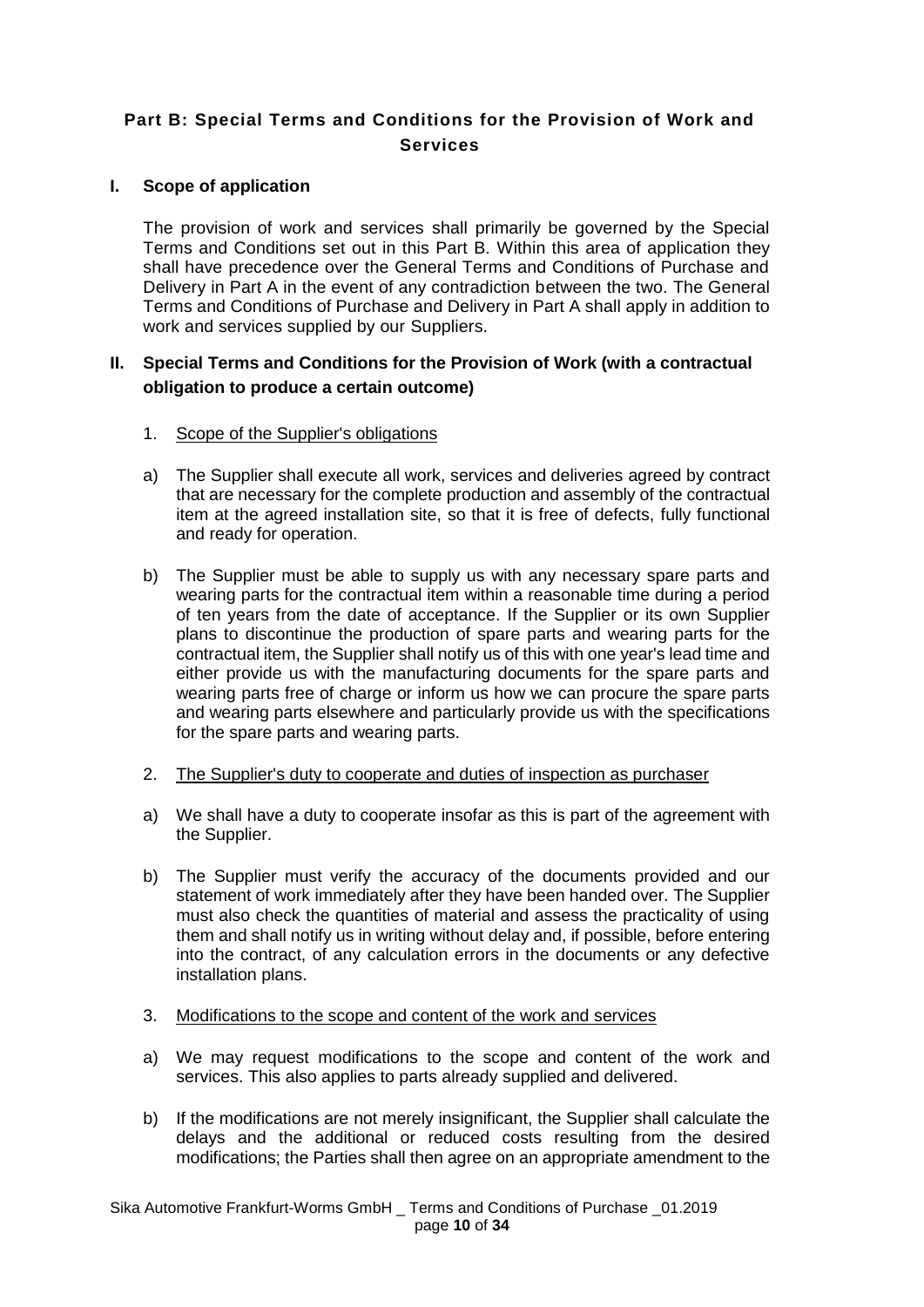contract. If the Parties cannot reach an agreement, the Supplier shall have the right to refuse our request for a modification.

- c) The Supplier cannot demand any additional remuneration for modifications to work and services which we have not requested.
- 4. Acceptance of the Supplier's work
- a) There will be a formal, technical and legal acceptance of the Supplier's entire work and all goods delivered by the Supplier. The aim shall be to achieve the smooth operation of the contractual item. Minutes shall be taken of the acceptance procedure. They shall describe the state of the goods delivered up until the time of acceptance. The Supplier must make a record in the minutes of any defects that are obviously recognisable at this time.
- b) If all conditions for acceptance have been fulfilled, the Supplier shall request a formal acceptance test by writing to us at least five days before the intended date.
- c) To prepare the formal acceptance test Supplier shall, at least five days before the date of the acceptance test, provide us with all necessary attestations, test certificates, revision protocols, necessary plans for the documentation of the actual implementation, operating instructions, functional descriptions, commissioning reports and the template for the minutes of the acceptance test as well as all other necessary documents that we need in order to assess whether the work and goods supplied by the Supplier are complete and free of defects.
- d) No fictitious acceptance shall take place. There shall be no implied acceptance. There shall be no legal partial acceptances.
- e) The Supplier shall perform any subsequent improvement work with the aim of rectifying any defects that we ascertain at the time of acceptance and shall do so within the reasonable deadlines that we stipulate.

### **III. Special Terms and Conditions for the provision of services**

- 1. To the extent that the Supplier is not responsible for the outcome of the work on the basis of an express contractual agreement or a pure service has been agreed, the Supplier shall provide the service in accordance with the agreements set out in the contract according the state of the art at the time that the contract was formed and through personnel who are qualified to provide the agreed services.
- 2. If the service is not provided as agreed in the contract or is defective and the Supplier can be held responsible for this, the Supplier shall be obliged to provide the service for us as agreed by contract within a reasonable time and without any additional costs for us. The precondition for this is that we submit any complaint no later than within ten working days after becoming aware of the defect. If significant elements of the service cannot be provided as agreed in the contract for reasons that are the Supplier's fault, and not within a reasonable time, we shall have the right to terminate the contract without notice. In this case the Supplier shall be entitled to remuneration for the services provided as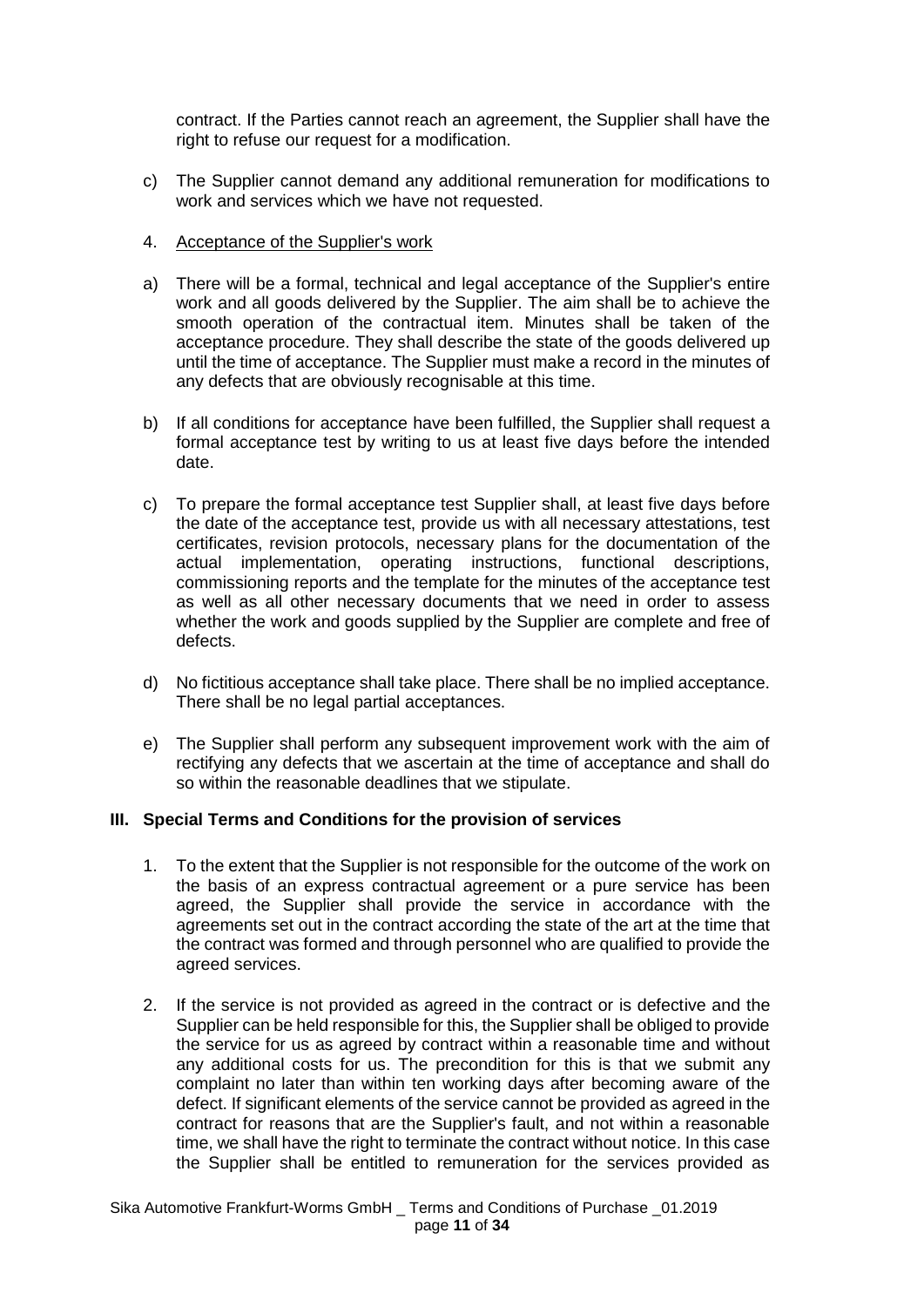agreed by contract up until the time when notice of termination becomes effective. There shall be no remuneration for services where we can prove that they are of no use to us and of no interest for us.

3. This shall not affect the extraordinary right of termination for an important cause. The Supplier shall be entitled to remuneration for the services provided as agreed by contract up until the time when notice of termination becomes effective. There shall be no remuneration for services if we can show that they are of no interest to us.

# **Part C: Special Terms and Conditions for the Provision of Services in the field of IT**

### **I. General rules for the provision of services in the field of IT**

### 1. Scope of application

The provision of services in the field of IT shall primarily be governed by the Special Terms and Conditions set out in this Part C. Within this area of application they shall have precedence over the Terms and Conditions contained in Parts A and B in the event of any contradictions. The General Terms and Conditions of Purchase and Delivery contained in Part A and the Special Terms and Conditions for the Provision of Work and Services contained in Part B shall apply in addition to work and services provided by our suppliers in the field of IT.

### 2. Definitions

The following definitions apply in Part C of our General Terms and Conditions of Purchase and Contract:

| Bypass solution | Temporary bypass of a defect and/or an error |
|-----------------|----------------------------------------------|
|                 |                                              |

- Confidential information Information that a reasonable third party would regard as being worthy of protection or that is marked as confidential. This may also be information that becomes known during an oral presentation or discussion. Confidential information may only be used for the purpose of performing the obligations under the contract. The duty of confidentiality does not apply to information that is already lawfully known to the Parties or that becomes known outside the contract without any breach of a duty of confidentiality.
- Consumables Parts of system components that are substantially consumed and thus used up within the probable lifetime of the system components, even in the case of proper use
- Customising Adaptation of system components on a level other than that of the source code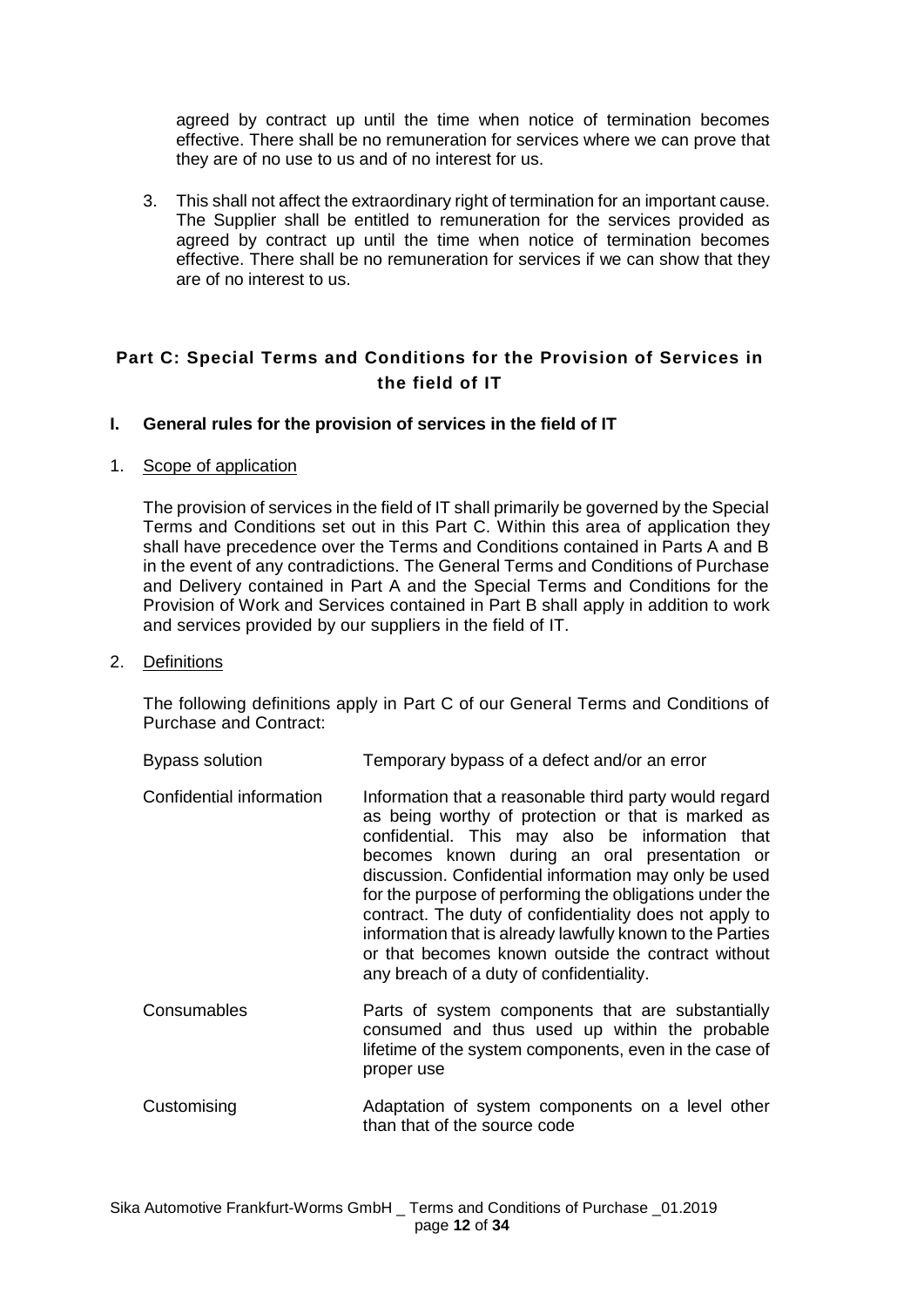| Data backup          | All technical and organisational measures to ensure<br>the availability, integrity and consistency of the data<br>and software stored in the IT system and used for<br>processing purposes                                                                                                                                                                                                                                                       |
|----------------------|--------------------------------------------------------------------------------------------------------------------------------------------------------------------------------------------------------------------------------------------------------------------------------------------------------------------------------------------------------------------------------------------------------------------------------------------------|
| Error                | Impairment of the suitability of the IT system or of<br>system components as opposed to those agreed by<br>contract or, in the absence of such an agreement, for<br>the assumed use or otherwise for usual use. This shall<br>apply independently of responsibility for the error and<br>independently of whether or not this abnormality was<br>already present at the time of the acceptance or<br>delivery of the original work and services. |
| Harmful software     | Software with a function that has not been agreed with<br>us, which at least also has the purpose of endangering<br>or impairing the availability of data, resources or<br>features, the confidentiality of data or the integrity of<br>data (e. g. viruses, worms, Trojan horses (among<br>others).                                                                                                                                             |
| Individual software  | Software programs, program modules, tools etc. that<br>the Supplier prepares for our needs and in order to<br>perform the contract, including the accompanying<br>documentation and adaptations of standard or<br>individual software on source code level. However, this<br>does not include customising and the adaptations of<br>standard software that have become part of the<br>standard.                                                  |
| Loss of data         | Loss (deletion) or loss of integrity and consistency of<br>data                                                                                                                                                                                                                                                                                                                                                                                  |
| Object code          | Interim result of a compiler or translation process of a<br>program's source code                                                                                                                                                                                                                                                                                                                                                                |
| Patch                | Temporary repair of a bug and/or a fault in the software<br>without altering the source code                                                                                                                                                                                                                                                                                                                                                     |
| Pre-existing parts   | All components of the individual software and the<br>adaptations to standard software made on source<br>code level, but not included in the standard and which<br>the Supplier or a third party has developed<br>independently of this contract.                                                                                                                                                                                                 |
| Program status       | General term for patches, updates, upgrades and new<br>release(s)/version(s).                                                                                                                                                                                                                                                                                                                                                                    |
| Proprietary rights   | Industrial property rights or copyrights                                                                                                                                                                                                                                                                                                                                                                                                         |
| <b>Reaction time</b> | Period of time in which the Supplier has to start to<br>provide the services. This period starts on receipt of<br>the corresponding message or on the occurrence of an<br>agreed event within the agreed service periods and<br>runs only during the agreed service periods. If a report                                                                                                                                                         |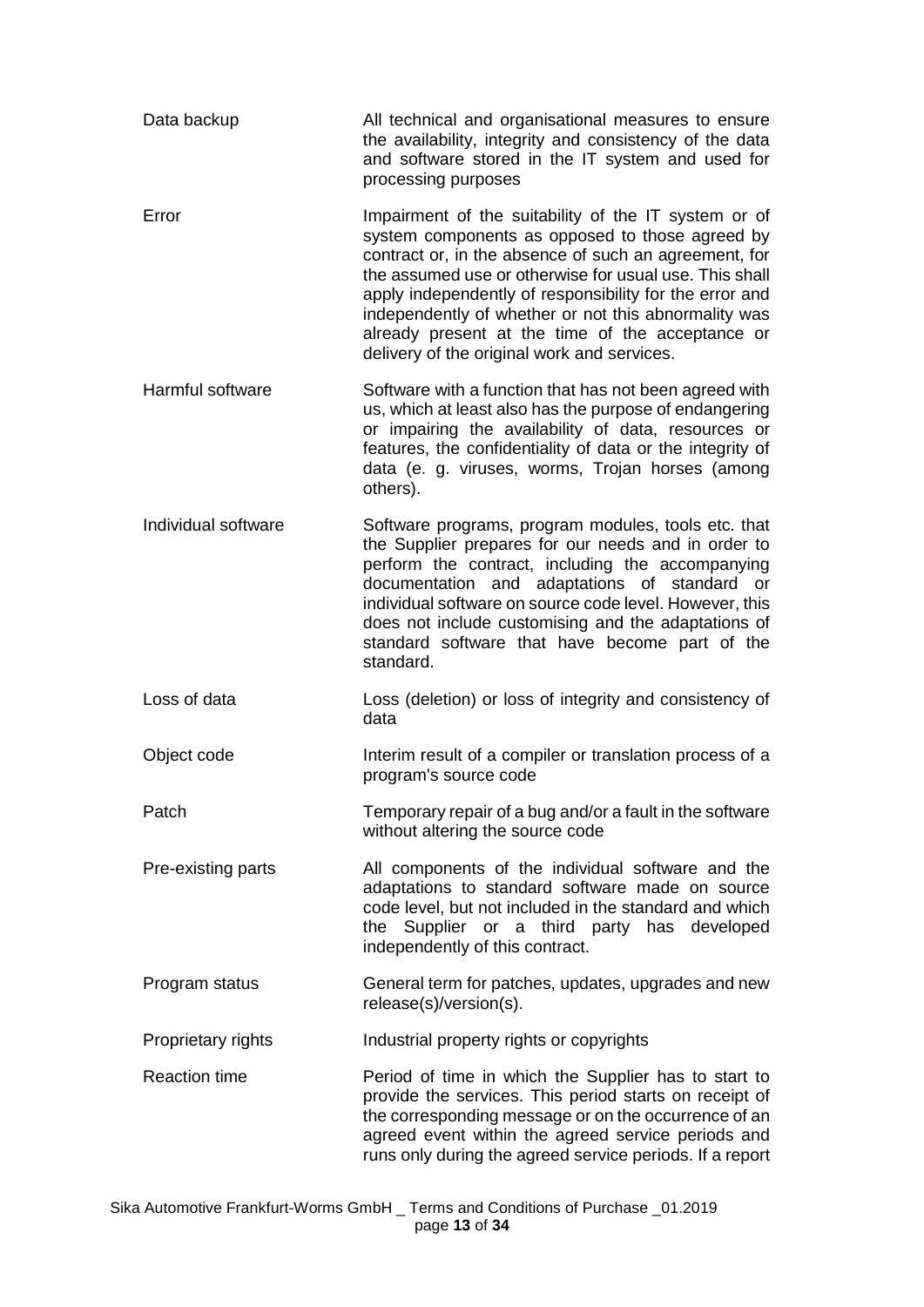|                          | is received or an event occurs outside the agreed<br>service periods, the reaction time starts at the<br>beginning of the next service period. Readiness for<br>operation Trouble-free functioning of the IT system                                                                                                                                                                      |
|--------------------------|------------------------------------------------------------------------------------------------------------------------------------------------------------------------------------------------------------------------------------------------------------------------------------------------------------------------------------------------------------------------------------------|
| Replacement items        | General term for wearing parts and consumables                                                                                                                                                                                                                                                                                                                                           |
| Release/version          | New development level of a software that significantly<br>differs from the previous release or the version in the<br>functional and/or data spectrum                                                                                                                                                                                                                                     |
| Rights of use            | Rights granted to us by the Supplier                                                                                                                                                                                                                                                                                                                                                     |
| Service period           | Times when we are entitled to the services that the<br>Supplier is obliged to perform under the contract                                                                                                                                                                                                                                                                                 |
| Software                 | General term for standard software and individual<br>software                                                                                                                                                                                                                                                                                                                            |
| Source code              | A program's code in the version of the programming<br>language                                                                                                                                                                                                                                                                                                                           |
| <b>Standard software</b> | Software programs, program modules, tools etc. that<br>have been developed for the needs of a majority of<br>customers in the market and not specifically for us by<br>including<br>Supplier,<br>the<br>accompanying<br>the<br>documentation                                                                                                                                             |
| System component         | Part of the IT system, e. g. hardware and software,<br>including new program statuses provided on the basis<br>of the contract, with the exception of patches                                                                                                                                                                                                                            |
| System environment       | Technical, physical and professionally organised<br>environment of the IT system, consisting of hardware,<br>software, communication systems and communication<br>services as well as the supply facilities necessary for<br>the operation of the IT system                                                                                                                              |
| Teleservice              | Services involving the use of technical facilities for<br>telecommunication from a location outside the place<br>where the IT system is used                                                                                                                                                                                                                                             |
| <b>Ticket system</b>     | enabling the receipt, classification,<br>system<br>IT.<br>confirmation and processing of reports and enquiries<br>with the aim of answering the enquiry or solving the<br>problem and whose progress can be observed and<br>monitored (also known as the Trouble Ticket system)                                                                                                          |
| Time for execution       | Period of time in which the Supplier has to successfully<br>complete the services. The period commences on the<br>receipt of the corresponding report or on the<br>occurrence of an agreed event within the agreed<br>service periods and runs only during the agreed<br>service periods. If a report is received or an event<br>occurs outside the agreed service periods, the time for |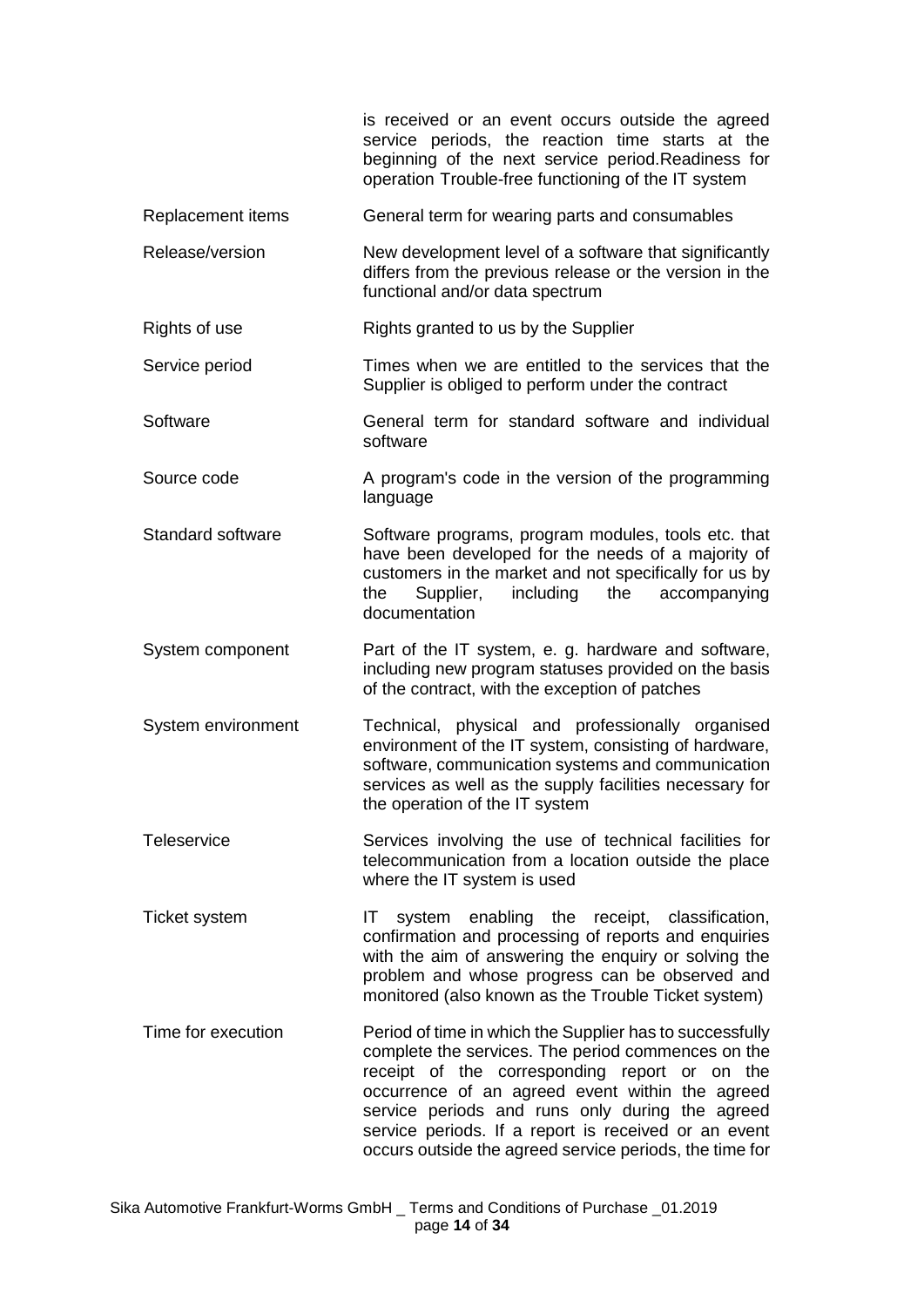|                 | execution shall start at the beginning of the next<br>service period.                                                                                                                                                                                                                                       |
|-----------------|-------------------------------------------------------------------------------------------------------------------------------------------------------------------------------------------------------------------------------------------------------------------------------------------------------------|
| Tool            | A resource for the development processing and<br>maintenance of the software.                                                                                                                                                                                                                               |
| Update          | Concentration of several fault rectification and/or<br>troubleshooting processes as well as slight functional<br>improvements and/or adjustments to the software in a<br>single consignment                                                                                                                 |
| Upgrade         | Concentration of several fault rectification and/or<br>troubleshooting processes and more than slight<br>functional improvements and/or adaptations of the<br>software in a single consignment                                                                                                              |
| Version/release | See release/version                                                                                                                                                                                                                                                                                         |
| Wearing part    | Parts of system components that lose their functional<br>capacity within the probable lifetime of the system<br>component, even in the case of proper use and this<br>does not represent a defect unless the wearing part<br>would lose its functional capacity before the end of its<br>probable lifetime. |

## 3. Scope of delivery

- a) The documentation of the hardware and software shall be delivered in German and in printed or printable form unless otherwise agreed.
- b) The Supplier shall deliver the hardware and the software free of harmful software. This shall be verified in suitable form at an appropriate time prior to delivery. The Supplier shall declare that this verification has produced no indication of harmful software. This provision shall apply each time that software is provided, also provisionally and in advance, such as for test purposes. Furthermore, the Supplier guarantees that the hardware and software that is supplied shall not have any functions that endanger the integrity, confidentiality and availability of the hardware and software, of other hardware and/or software or of any data and that is therefore contrary to our interests in confidentiality or security.

# 4. Rights of use in respect of software

a) Unless another proper use has been agreed, the Supplier, on entering into the contract, shall grant us an exclusive right to use the individual software as well as a non-exclusive right to use standard software; these rights shall in all cases be transferrable, permanent, irrevocable and non-cancellable, locally unrestricted and exercisable in any hardware and software environment; this particularly means the right to permanently or temporarily store, load, display and run the software. This shall also apply if duplications are needed for this purpose.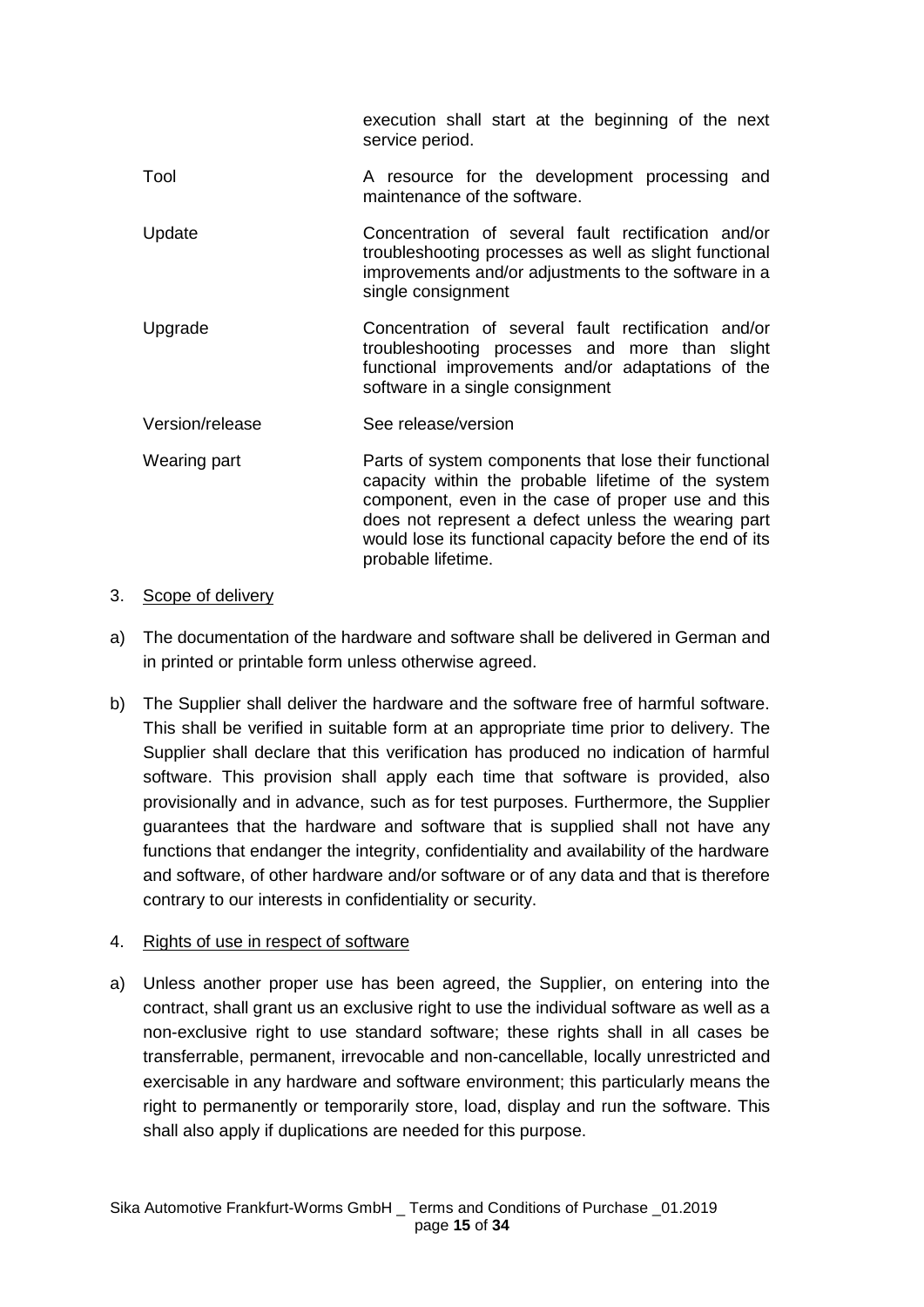- b) We have an obligation to take suitable technical and organisational measures in order to ensure the proper use of the software.
- c) If we exercise our right to transfer the right of use, we must impose our contractual obligations in relation to the content and scope of the rights of use on the third party. Only if we have no equity interest in the third party under company law shall we no longer be entitled to use the software ourselves after transferring the rights of use to the third party. Copies of the software that are not handed over to the third party must then be deleted. However, we shall not be obliged to delete any duplications of the software that have been made for purposes of proper data backup. In addition, we shall have the right to keep one copy solely for testing and archiving purposes, unless otherwise agreed.
- d) We have the right to make a copy of the software for data backup purposes. The duplications of the software that serve the distribution of the software for proper use or for making proper data backups are part of the proper use of the software.
- e) As we have subsidiaries abroad to whom we regularly have to grant rights of use in respect of the software within the framework of cooperation within the Group, the Suppler gives us the right to grant our affiliated companies a right of use in respect of the contractual software. This particularly applies to our subsidiaries abroad. The Supplier shall ensure that it also has the right to grant this right of use to third parties abroad and that this will not give rise to any accusations that our subsidiaries abroad are breaking the law; if applicable the Supplier shall indemnify us and our subsidiaries abroad against any liability in our internal relationship.
- 5. Data privacy, non-disclosure and security
- a) In the event that personal data is collected, processed or used by the Supplier under a contract, the Parties shall enter into an agreement regarding contract data processing that satisfies the legal requirements.
- b) The Supplier shall ensure that all persons that it entrusts with processing or performing the contract observe the legal requirements concerning data privacy. On request we must be provided with evidence of compliance with the obligation to maintain data secrecy under data protection law.
- c) The Parties must treat as confidential all confidential information, business secrets and trade secrets obtained within the framework of the contractual relationship and shall particularly not disclose it to third parties or use it for any purposes other than the contractual purpose.
- d) The Supplier is entitled to pass on confidential information only to subcontractors whom we have explicitly approved if and to the extent that this confidential information is necessary in order for the subcontractors to perform their various work and services (the "need-to-know" principle). This only applies if the subcontractor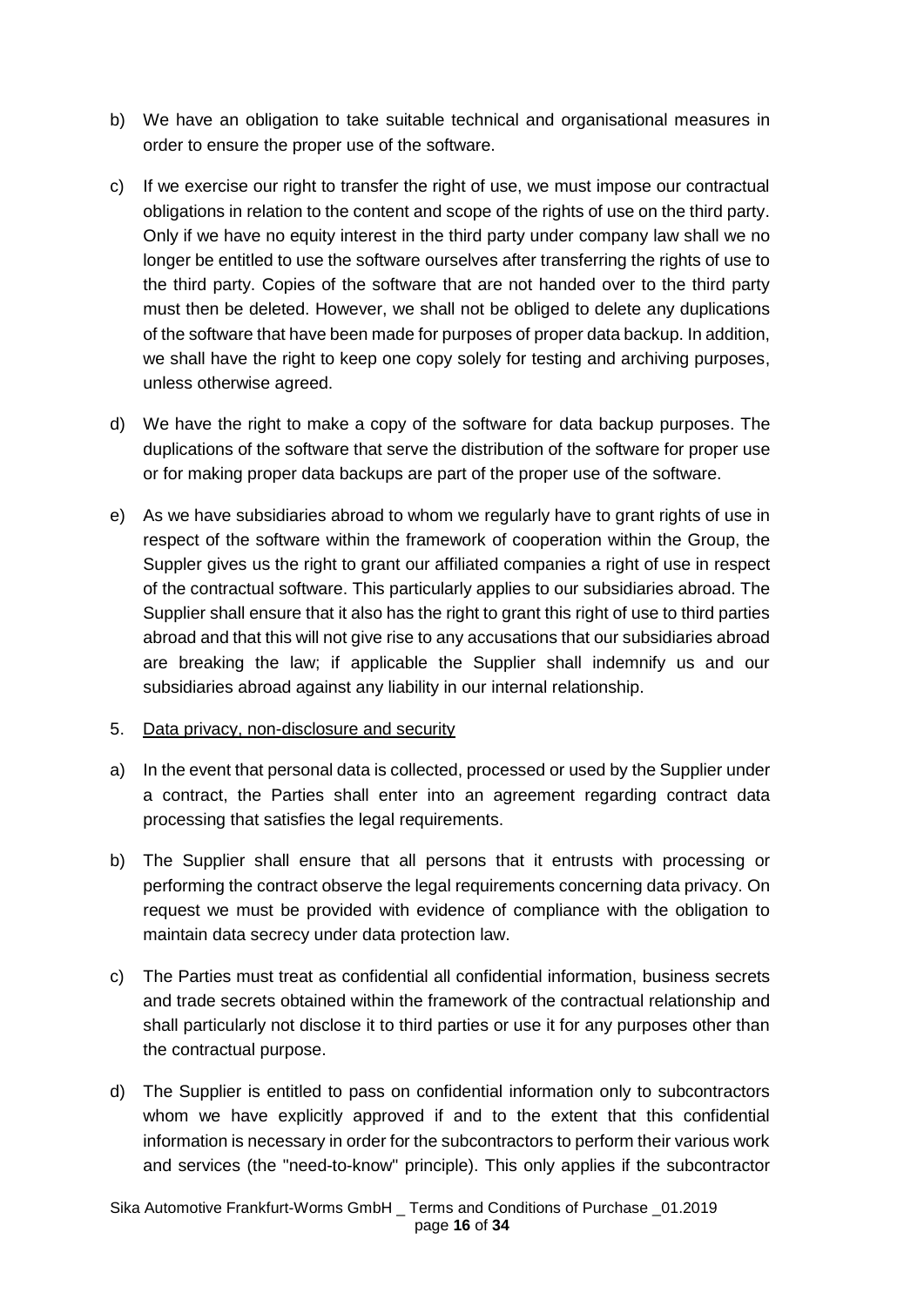has first given us an undertaking to observe confidentiality to at least the same extent as the Supplier has done. The disclosure of the confidential information by the subcontractor must not be allowed unless we have first explicitly agreed to its disclosure.

## 6. The Supplier's personnel, subcontractors

- a) The Contracting Parties' contacts are exclusively the responsible persons mentioned in the contract. Any changes in the contacts must be notified to the other Party with a reasonable lead time.
- b) The Supplier shall provide the work and services through suitably qualified personnel as agreed by contract. Communication with us shall be in German unless otherwise agreed.
- c) The Supplier may only exchange persons in agreed key positions if we have given our agreement. We will immediately give our agreement if the replacement is of urgent necessity and the Supplier offers a qualified person as a substitute. The replacement shall be deemed of urgent necessity if further deployment is impossible. The Supplier may exchange personnel who do not occupy key positions even without our agreement if the substitute is suitably qualified as required under the contract. The induction of the new personnel shall take place at the Supplier's expense.
- d) We may demand that a person whom the Supplier has deployed to perform the contract is replaced if this person acts in gross breach of his/her obligations, performs any work or services to a poor standard or if the person no longer has the personal qualifications required under the contract, e. g. if information from a security declaration under the Security Screening Act (Sicherheitsüberprüfungsgesetz) no longer corresponds to the facts. The induction of the new personnel shall take place at the Supplier's expense. We shall also have the right to demand the replacement of the person deployed to perform the contract for different reasons. In this case the Supplier may claim the reimbursement of reasonable expenses as long as the Supplier provides us with binding information concerning these costs in advance and we nevertheless insist that this person is replaced.
- e) The Supplier may only engage subcontractors to perform the work and services or replace subcontractors that have been engaged if we have given our express agreement. We will agree without delay if the new subcontractor would have been equally suitable as the former subcontractor when the award decision was made, and there is otherwise no objective reason to oppose the engagement of the new subcontractor. The induction of the new subcontractor shall take place at the Supplier's expense. We shall be deemed to have agreed to the engagement of the subcontractors that the Supplier designates in the offer.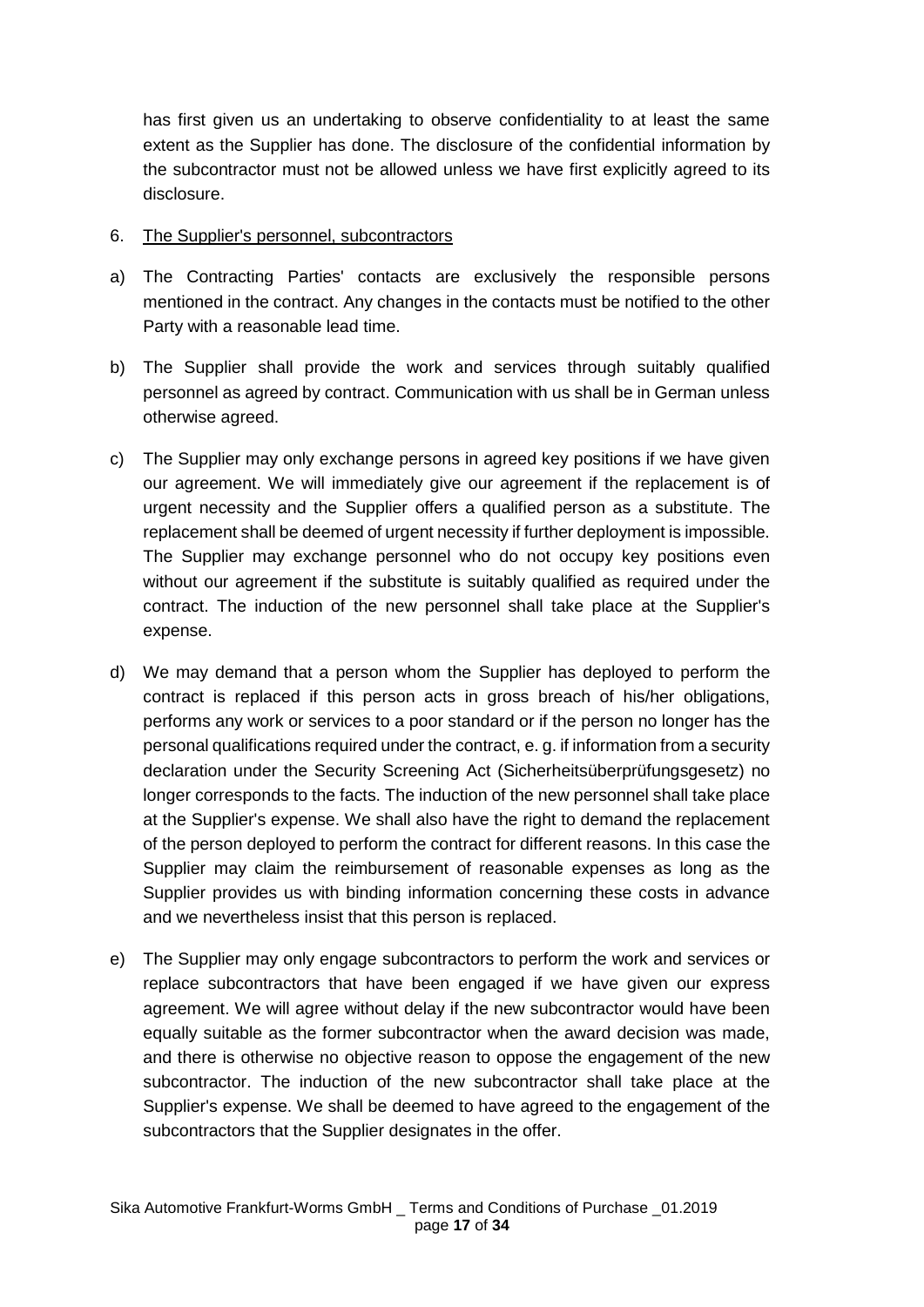f) We shall send our requests regarding the work and services to be provided only to the responsible contact designated by the Supplier and shall not issue any instructions to any other persons deployed by the Supplier. The persons deployed by the Supplier shall not enter into an employment relationship with us, even if they are working on our premises. The Supplier shall take organisational measures to guarantee that the employees it uses to provide the work and services are exclusively subject to the relevant employer's right to issue instructions and disciplinary authority. Instructions shall be issued solely within the framework of the agreed division of tasks.

## 7. Proprietary rights of third parties

a) If a third party asserts claims against us on grounds of a violation of proprietary rights due to the use of the software and if this impairs or impedes our use of the software, the Supplier shall be liable as follows without prejudice to our other rights:

The Supplier may either alter or replace the work and services at its own expense so that they no longer violate the proprietary right, but nevertheless essentially correspond to the agreed functional and performance features in a way that is reasonable for us, or indemnify us against the claims of the owner of the proprietary right.

If it is impossible for the Supplier to cure the breach or only on unreasonable conditions, the Supplier shall have the right to take back the work and services affected in return for a refund of the remuneration that has been paid. The Supplier shall grant us a reasonable expiry period unless this is only possible under unreasonable legal conditions or other conditions.

This shall not affect our rights, for example to the rescission of the contract, a reduction in price and damages.

- b) The Parties shall immediately notify each other of any claims asserted by third parties. We shall not recognise an alleged breach of a proprietary right and either allow the Supplier to conduct every dispute, including an out-of-court settlement, or only conduct such a dispute in agreement with the Supplier. The Supplier shall reimburse us for any necessary costs of defence and other damages if we remain responsible or have to remain responsible for the suitable defence measures and settlement negotiations for legal reasons. In this case we shall be entitled to an advance equivalent to the sum of the estimated costs of defence.
- c) If we ourselves are responsible for the violation of proprietary rights, no claims may be asserted against the Supplier.
- 8. Documentation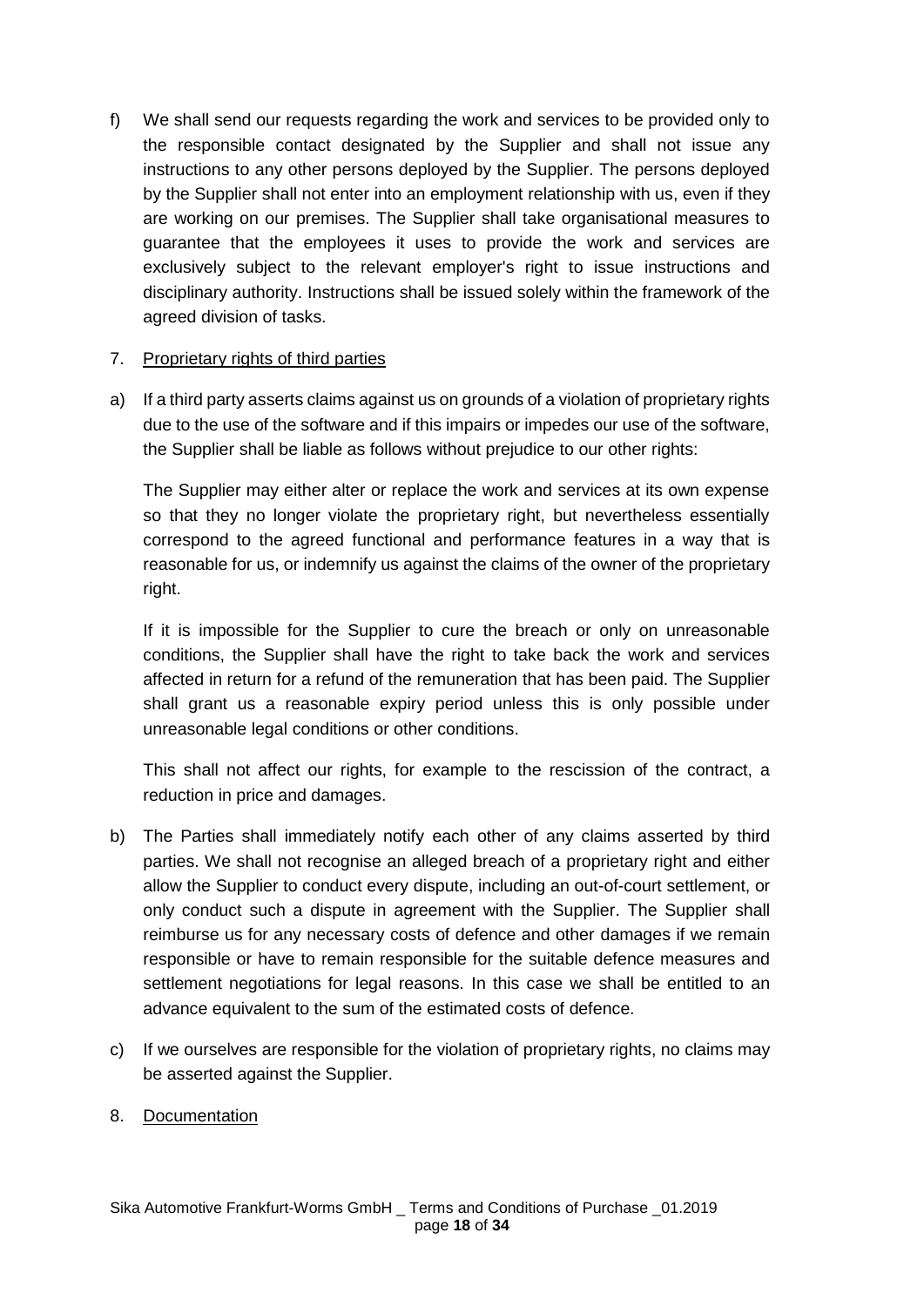- a) The Supplier shall prepare and provide us with technical documentation in German concerning the work and services performed. This shall also contain an overview of all installed program statuses of the hardware and/or software as well as a list of the serial numbers and accompanying documents (e. g. system certificate) of newly deployed replacement items. If the Supplier has prepared an inventory or survey of the IT system or if we provide the Supplier with a system description, this shall be updated by the Supplier. If the Supplier does not keep any inventory lists itself, the Supplier shall immediately provide us with the necessary information in suitable form so that they can be updated.
- b) The Supplier shall prepare and provide us with application documentation in German for the work and services it has performed. This shall contain all information that the end user needs in order to use the work and services.
- c) If the Supplier performs any services or work to correct defects at a later point in time, the Supplier shall at the same time prepare an appropriate update or addition to the documentation (technical documentation and application documentation) and hand it over to us. The Supplier shall list all changes in chronological order in a list of modifications. The update or addition shall be prepared with at least the same degree of detail and in the same quality as the original documentation.
- d) The Supplier shall grant us the exclusive, irrevocable, permanent, transferable right to use the documentation, including the updates and additions.

# 9. Test system of the IT system

- a) Insofar as it has been agreed, system services that lead to modifications to the IT system shall initially be provided in the test system of the IT system instead of in its productive part. In this case we shall provide the test system as part of the IT system and the Supplier shall support it within the framework of the agreed services.
- b) Unless otherwise agreed, the Supplier shall test the system services in the test system. Before doing so, the Supplier shall inform us of the service provided and give us the opportunity to take part in the test. On the completion of the test the Supplier shall inform us of the result. If the test is successful, we will incorporate the work and services into the productive part of the IT system.
- c) Unless otherwise agreed, the Supplier shall guarantee that the test system is up to date insofar as the Supplier's area of work and services is affected. In this area the Supplier must also particularly ensure that the software on the test system corresponds to the productive part of the IT system. Unless otherwise agreed, the Supplier shall also ensure that sufficient and, if necessary, current data is available in the test system in order to ensure meaningful tests. In agreement with us the Supplier may use data from the IT system which it shall make anonymous or  $-$  if the data is not personal data – which it shall mask.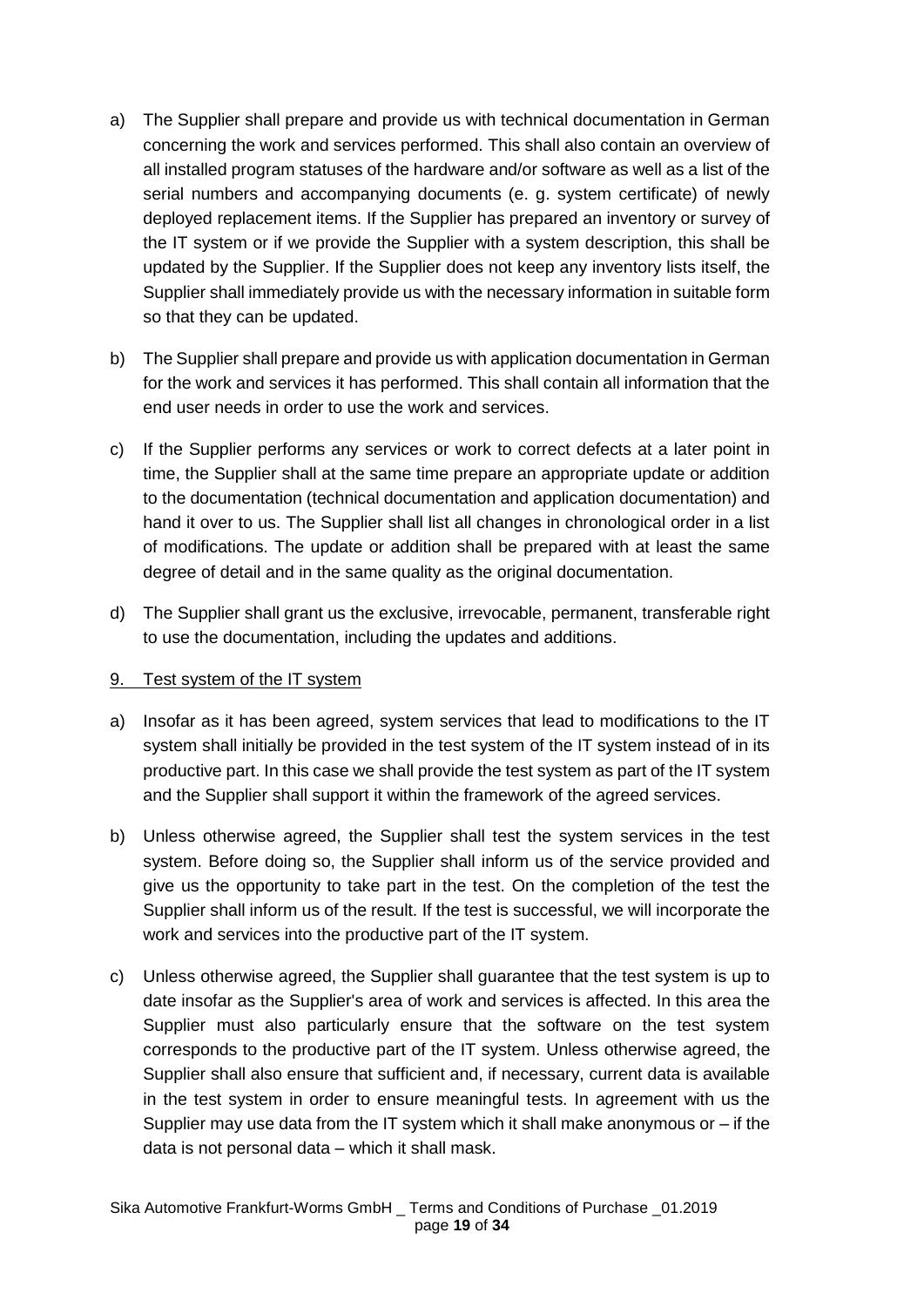d) If faults only occur after the incorporation into the productive part of the IT system, the Supplier will not be held responsible for any delays provided that they are based on unknown and unforeseeable differences between the test system and the productive part of the IT system and the Supplier has complied with its obligation to provide the services.

# **II. Special conditions for the purchase of hardware and/or software**

- 1. The sale of hardware and/or standard software also includes the sale of the associated technical documentation and user documentation as well granting the necessary and usual rights of use in respect of the standard software and documentation.
- 2. On the agreed delivery date the Supplier shall set up the hardware and install the standard software unless otherwise agreed.
- 3. The Supplier shall be responsible for disposing of and recycling the packaging in accordance with the applicable legal requirements, without any separate remuneration, and, at our request, also of the hardware supplied or parts of the hardware after their useful life, unless otherwise agreed (e. g. remuneration for disposal). The disposal or recycling shall be performed to professional standards. Disposal by the Supplier must be carried out in such a way that stored data is neither legible nor reconstructable. We shall have the right to remove parts of the hardware before it is collected for disposal.
- 4. Before concluding the contract of sale the Supplier shall notify us of any locks on use which could impair the use of the hardware or the standard software for the contractual purpose.

# **III. Special conditions for maintenance and updating**

# 1. Area of application, provision of work and services

- a) If the subject matter of the contract is the provision of IT maintenance and updating work (hereinafter called "services") the scope of the Supplier's work and services shall particularly include the restoration of the system's readiness for operation (troubleshooting), the maintenance of its readiness for operation (preventative measures), the provision of new program statuses and the modification or expansion of the IT system and other individually agreed services, without prejudice to a special contractual agreement.
- b) The services involve the performance of work to achieve a specific outcome. The Supplier is therefore responsible for the outcome of the agreed work.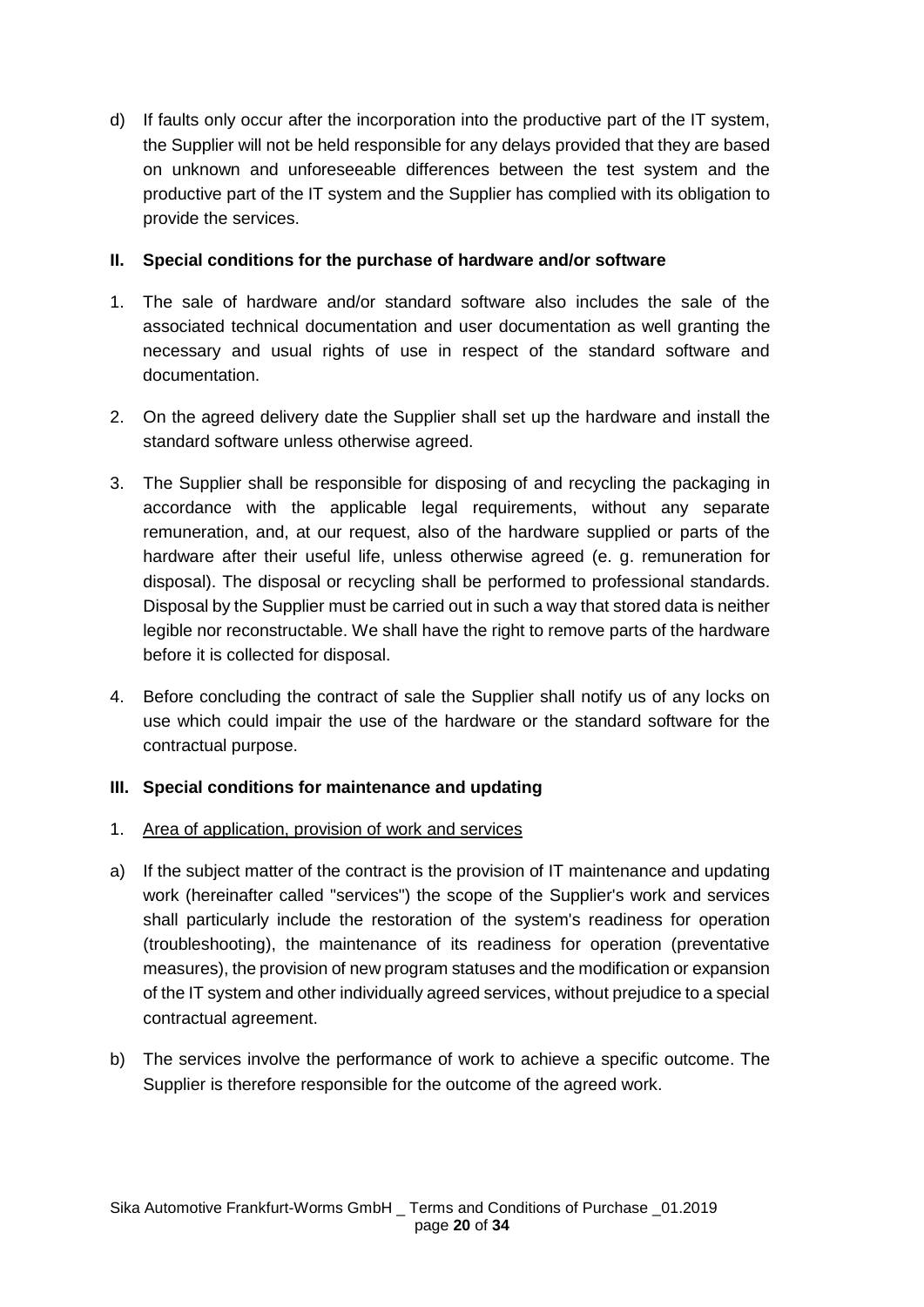- c) Unless otherwise agreed, the Supplier shall install and customise all system components delivered, adapted or newly produced and integrate them into the IT system.
- d) The Supplier is only entitled to provide the services with the aid of automated processes, e. g. a licence management or monitoring software, if the Supplier designates the product to be used in the offer and at the same time guarantees, in accordance with the facts, that this product has no communication functions with third parties and no other functionality contrary to our interests. The product must particularly not contain any functionalities for data espionage and must not transmit any information concerning the IT system, its data, its licensing or user behaviour to third parties for any purpose other than the provision of the services, nor store this information in such a way that it could be accessed by third parties. The replacement of the product or the use of a new version of the product shall require our express agreement in the individual case. We will give our agreement if the Supplier has given us the aforementioned assurance with regard to the new product to be used. If there are in fact sufficient indications that the product does not meet the aforementioned requirements and the Supplier cannot refute such indications, we may refuse to allow the product to be used.

## 2. Type and scope of the services

a) Restoration of readiness for operation (troubleshooting)

The restoration of the IT system's readiness for operation or that of its system components includes all measures taken by the Supplier that are necessary for troubleshooting. These may include repair work on the hardware and maintenance work for software in order to eliminate bugs. The latter, for instance, may include the preparation or procurement of a debugged version of the individual software and its provision as well as the provision of a program status of the standard software that eliminates the error.

If troubleshooting has been agreed for standard software and it contains a bug, the Supplier must provide a program status that eliminates the bug, if such a program is already available. If this is not the case, the Supplier must provide a bypass solution. If the Supplier cannot be reasonably expected to do so, the Supplier shall request the manufacturer of the standard software to provide a program status as soon as possible that eliminates the bug. The Supplier must provide us with information in this respect at our request. Within the context of the obligation to provide a bypass solution we cannot generally demand any interference with the object code or source code of the standard software, but we may request individual programming - as long as this is reasonable.

If the same error re-occurs within 30 days after the system has been declared ready for operation, the bug shall not be deemed to have been removed.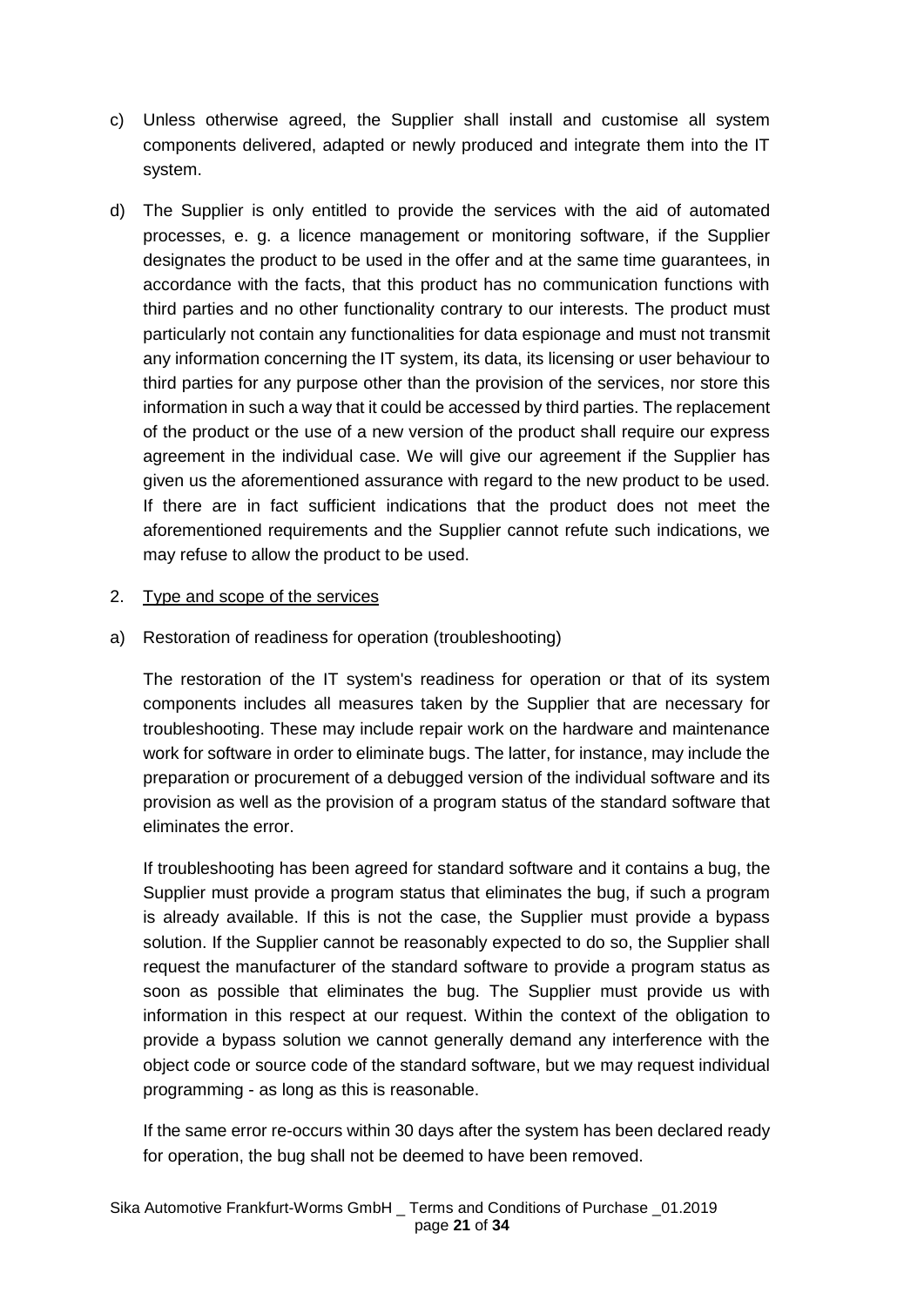If a flat fee has been agreed for troubleshooting and if the IT system has not been built by the Supplier, the Supplier may demand an additional fee for the elimination of a bug within three months after the commencement of the contract if the Supplier proves that the bug was already present before the commencement of the contract. If an inventory has been agreed, this right shall only exist in relation to the bugs found during the inventory and notified to us in the report and only to the extent that there has been no adjustment of the remuneration due to these bugs.

Instead of this, we may have the bug eliminated through any claims we may have due to defects or under a warranty. The Supplier shall support us in this.

If we have caused a bug intentionally or through gross negligence and if a flat fee for troubleshooting has been agreed, the Supplier may demand reasonable remuneration from us as a result.

b) Maintenance of readiness for operation (preventative measures)

All measures that the Supplier takes to avoid future errors, e. g. as part of a maintenance concept, shall serve to maintain the readiness for operation of the IT system or its system components. This shall include, for instance, the regular exchange of wearing parts and of the IT system's hardware in good time before the end of its life cycle. It also includes the provision of new program statuses of the standard software insofar as these are available to the Supplier without paying licence fees for use by us and, if agreed, the preparation and provision of a debugged program status of the individual software, in each case to the extent that these are necessary in order to maintain the system's readiness for operation.

c) Acceptance of new system components

Unless otherwise agreed, we shall accept new system components if they serve to eliminate or avoid faults. We shall not be obliged to accept a new system component if this is unreasonable for us, for instance because the new system component significantly differs from the system component to be replaced or if the scope of our rights would be reduced in the case of software. If we do not accept a new system component for this reason, the Supplier shall suggest a different solution at our request as long as this is possible and reasonable. If we accept a new system component, the following shall apply:

If the new system component contains more functionalities than the system component mentioned in the service contract ("additional features"), we shall only be obliged to pay an additional fee if we wish to use these additional features. This also includes a case where we use the additional features, although we could use the new component in accordance with the contract without the additional features, but not a case where we can only use the previous functionality together with the additional features. No additional fee is payable if the provision of the new system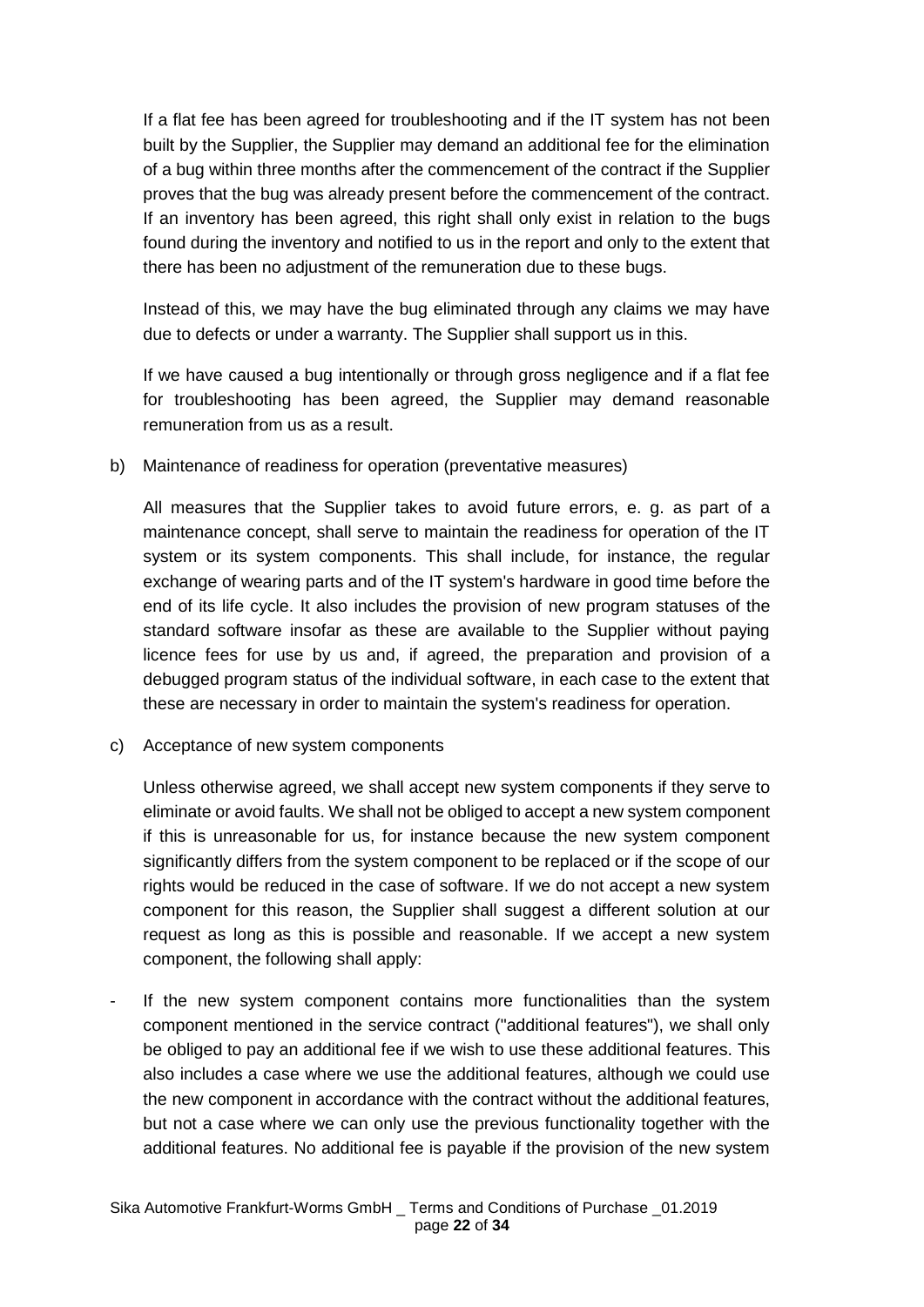component is already the subject of another obligation to supply work and services on the part of the Supplier.

- If we incur higher costs than previously due to the use of the new system component, these shall be borne by the Supplier. This shall not apply if these higher costs are attributable to the fact that we wish to use additional features that are available. Sentence 2 of the first alternative above shall apply accordingly.
- d) Provision of new program statuses

New program statuses shall each be provided immediately once the new program status becomes available.

Without prejudice to special contractual agreements, the obligation to provide new program statuses particularly includes the obligation to provide program statuses for the implementation of amendments to legal provisions and technical standards that influence the ability to use the IT system for its intended purpose, including adjustments to amended administrative rules, tariffs or interface adjustments. If such program statuses are not available, the Supplier shall produce them or make arrangements to have them produced.

The Supplier shall provide us with the program statuses that it is obliged to supply in good time before the relevant rule or standard comes into force and before the time of the intended amendment or adjustment. If the program status is not provided by these dates at the latest, the Supplier must provide us with an interim solution, irrespective of this. If the provision of the program status or the interim solution cannot reasonably be expected by these dates, they must be provided within a reasonable time.

The Supplier must notify us if and from when such a program status will be available. The Supplier shall install and customise the program status and integrate it into the IT system unless otherwise agreed. If standard software of the IT system has been adjusted to source code level by the Supplier or a third party, this also includes making these adjustments for us in the new program status. The Supplier must draw attention to the consequences of the aforementioned work before carrying it out. This also includes changes to the usability of the software.

The Supplier must first give us the opportunity to request that the Supplier does not immediately install and customise these program statuses, if applicable adjust them on source code level and integrate them into the IT system, but does so at a later point in time that we request during the term of the service contract or only in observance of reasonable conditions that we set or not at all. We will only give our agreement if the update is necessary for debugging purposes and is reasonable for us. If new program statuses of the software result in the fact that the IT system can no longer be used free of faults, the Supplier must take all troubleshooting measures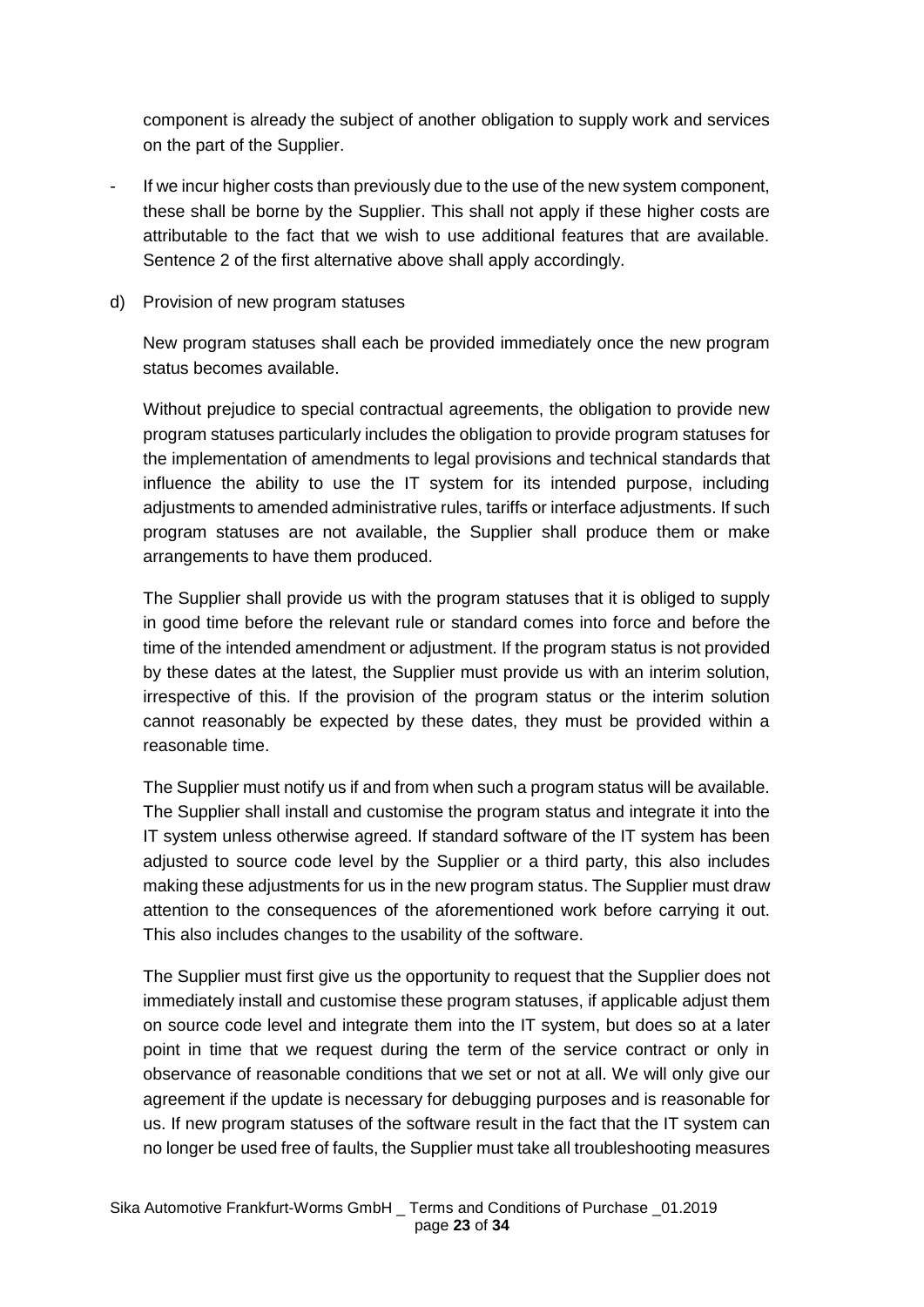that are necessary. In addition to other, also individual adjustments to the IT system, this may also include adjustments to other software. If necessary, these adjustments must also be made on source code level and integrated into the IT system.

Without prejudice to a special contractual agreement, the Supplier shall install and customise new program statuses that we provide and integrate them into the IT system. Before carrying out the work the Supplier shall draw attention to the consequences for the IT system entailed by the use of the new program status. This also includes, for instance, known incompatibilities and known errors as well as changes in the usability of the software.

- e) Hotline
- aa) If a hotline has been agreed, the Supplier shall record fault reports communicated by telephone and questions concerning the use of the IT system. As far as possible, the Supplier shall eliminate the fault reported by giving guidance over the telephone or, insofar as it has been agreed, through teleservice during the telephone call and shall answer any questions concerning the use of the IT system. If this does not succeed within a reasonable time, the Supplier must clarify the questions concerning the use of the system in another way and communicate the answers by telephone or by email or pass on the fault report within its support organisation in order for the fault to be eliminated. If it has not been agreed that the system's readiness for operation is to be restored, the Supplier shall make us an offer for troubleshooting on the basis of the agreed rates or, if no such rates have been agreed, on reasonable conditions. Irrespective of whether or not the fault report has already been dealt with during the telephone call, the Supplier shall be obliged to enter the fault report into a ticket system along with explanatory information if the use of such a system has been agreed.
- bb) Unless otherwise agreed, every user on our premises shall be entitled to use the hotline.
- cc) The Supplier shall only use personnel to man the hotline that are qualified to record and initially clarify the fault report. The hotline must be manned by German-speaking personnel.
- dd) The use of automated interactive voice response systems is only permitted in order to accept calls and for their initial classification.
- ee) The Supplier must man and technically equip the hotline in such a way that its constant availability is guaranteed during the service periods. The Supplier shall take account of the expected traffic, consisting of questions regarding the use of the system and trouble reports, and ensure that it is possible to accept telephone questions and trouble reports in parallel operation. If the elimination of an error or the answering of complex questions from users cannot be continually handled by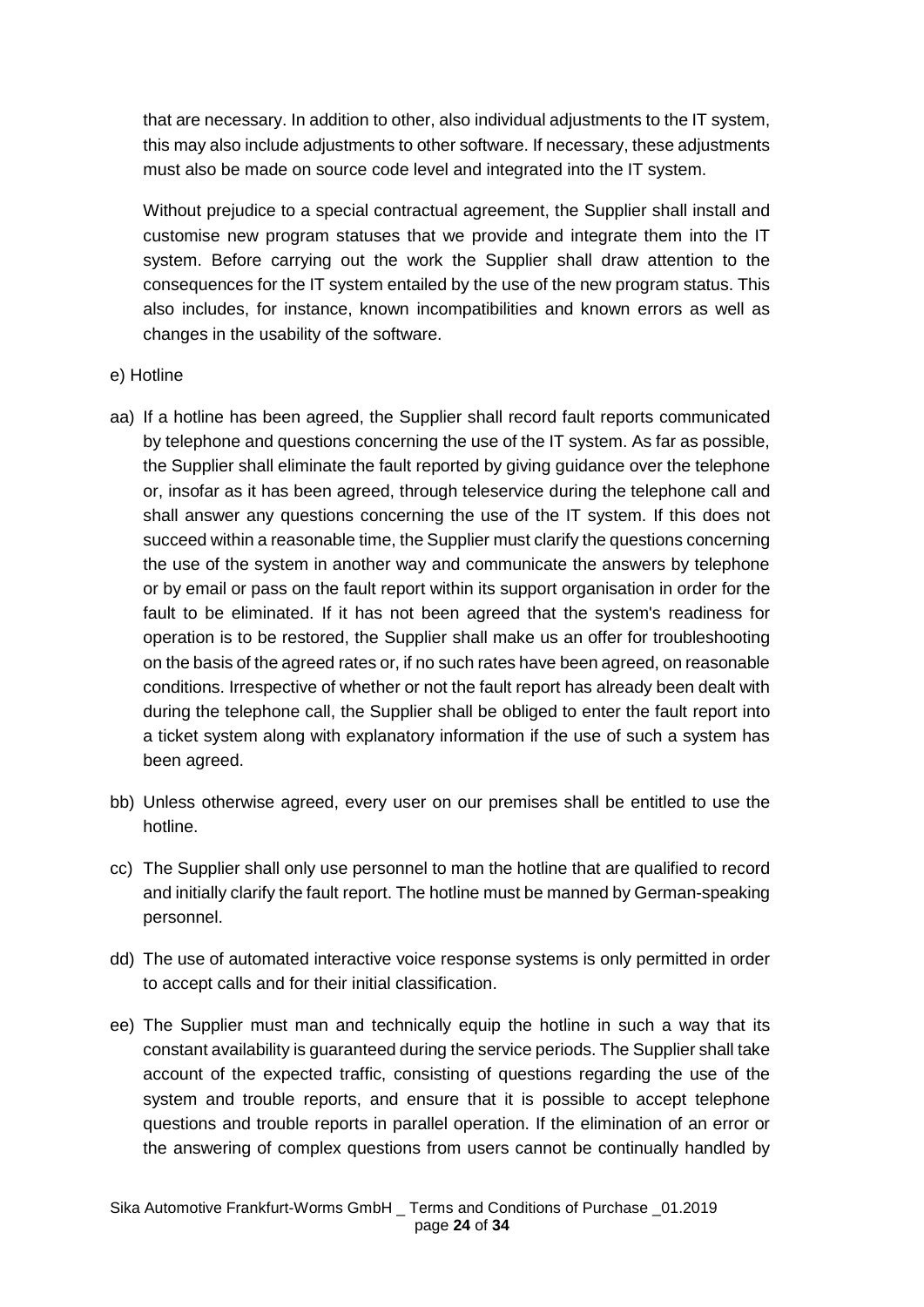the same employee of the Supplier until the successful conclusion of the matter, the matter and the progress made in handling it must be recorded in such a way that there is neither a loss of time nor a loss of quality due to a change of personnel.

- ff) Each Party shall bear its own telecommunication costs. The Supplier is not entitled to offer the hotline through added value services, mobile phone numbers or foreign telephone numbers.
- f) On-call service

Insofar as it has been agreed, the Supplier must maintain an on-call service. The Supplier must be contactable by telephone during the agreed times. The purpose of the on-call service is to ensure that the agreed, particularly qualified personnel are available at the agreed times to give advice and for troubleshooting (by telephone or through the teleservice) and that the agreed, particularly qualified personnel provide the agreed services on site at the agreed times.

g) On-site service, regular presence on our premises

Insofar as it has been agreed, the Supplier shall provide us with an on-site service at the agreed times in the agreed scope. The on-site service serves to handle the agreed service work and to advise users on site at their workplace.

- h) Licence management
- aa) Inventory

If an inventory has been agreed, the Supplier shall initially be obliged to determine the exact use of the agreed software, especially its places of deployment and installation, and to present these in an electronic database (licence database). We shall be obliged to grant the Supplier access to the system components relevant for the use of the software insofar as this is absolutely necessary for data capture.

In addition, the Supplier is obliged to determine the type and scope of our existing rights of use in respect of the agreed software and, if necessary, to determine the associated requirements of the licensor in question and to supplement the licence database accordingly. This shall particularly include a note as to where the relevant information concerning rights of use, original data carriers and back-up copies are to be found. We shall be obliged to give the Supplier access to the relevant documents available on our premises, especially software licensing agreements, software licence certificates and similar documents as well as any original data carriers and backup copies of the software. Insofar as it is agreed, the Supplier shall additionally store the information concerning rights of use, including any licence keys and/or the data carriers of the software, in the form agreed (archiving).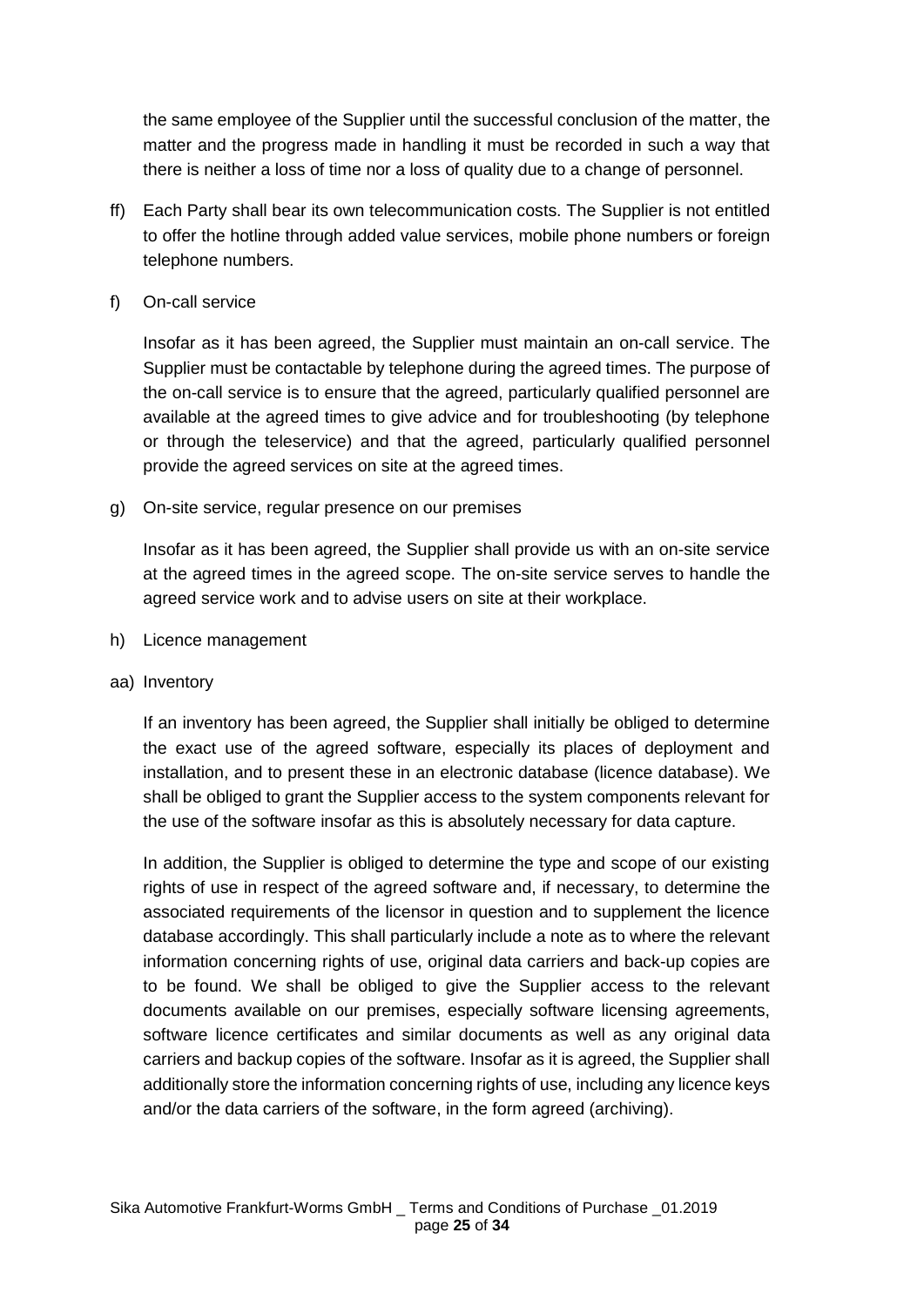On the completion of the inventory the Supplier shall provide us with a written report on the result, especially on any under-licensing, over-licensing or any other defective licensing. At the same time, the Supplier shall make suggestions for any necessary follow-up licensing, a possible meaningful alteration to the licence model (e. g. change from individual licensing to volume licensing or organisation-wide licences) and the alternative use of superfluous licences, and shall draw attention to other potential for optimisation.

bb) Management of the existing system

The management of the existing system includes the acceptance or own recording and processing of changes vis-à-vis the information collected during the inventory, e. g. concerning additional, changing or expiring rights of use in respect of the agreed software as well as its places of deployment and installation and the corresponding updating of the licence database. The management of existing systems also includes compliance with the licensor's conditions and, if they are to be fulfilled by us alone, the monitoring of these conditions.

The management of the existing system also includes a regular inventory to be carried out at least once a year, unless otherwise agreed.

If the archiving of the rights of use and/or the data carriers of the software has been agreed, the inventory shall also include the ongoing updating of the archive.

cc) Other work and services in the context of licence management

The Supplier is furthermore obliged to advise us at our request in the case of intended extensions and reductions in the extent of use (e. g. regrouping) and to support us in the case of licence audits. These services shall be provided at the rates agreed in the contract or, in the absence of such rates, on usual market terms.

- i) Settlement of our claims against third parties
- aa) Insofar as it has been agreed, the Supplier shall support us in the technical and organisational settlement of claims under service contracts and claims due to defects (warranty) and guarantee claims from contracts of sale, contracts for labour and materials and contracts for work and services between ourselves and third parties with regard to the IT system which is the subject matter of this contract. For this purpose we must grant the Supplier the necessary degree of access to the corresponding documents. Insofar as it has been agreed, the Supplier shall also notify our company in good time of any time limits and deadlines of relevance for the contract, e. g. for the termination, renewal or amendment of these contracts. Unless otherwise agreed, the Supplier, however, shall not have the right to amend, terminate or re-conclude these contracts in our name nor to exercise our rights without our consent.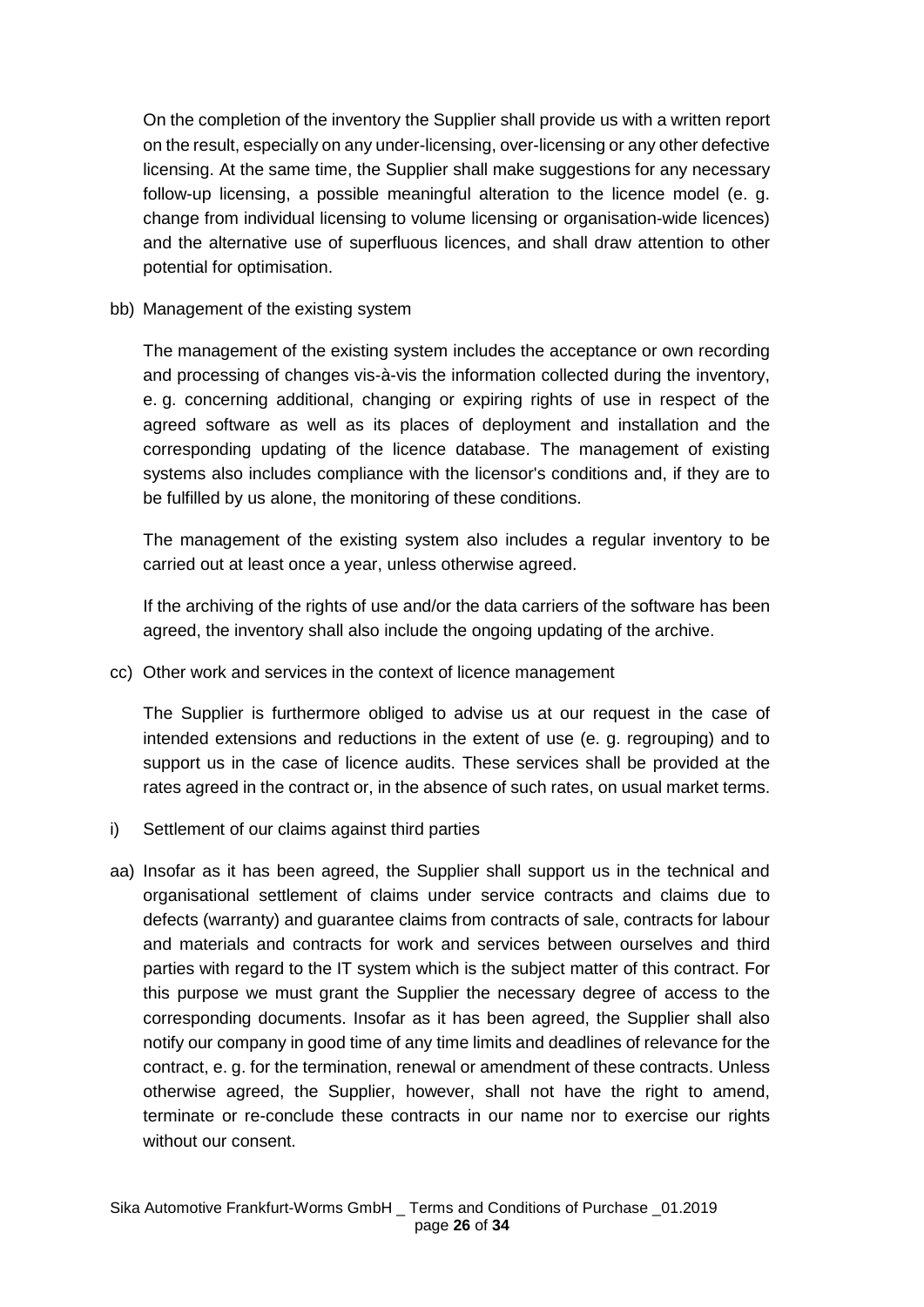- bb) The Supplier shall only be obliged to provide legal services to the extent that they are to be regarded as an ancillary service to the other activities to be performed under the contract.
- j) Data backup services

Insofar as it has been agreed, the Supplier shall be responsible for ongoing and proper data backups in accordance with the agreed data backup concept in order to protect against loss of data. In the context of proper data backup practice the Supplier must particularly check the data backups on a regular basis through data safety backups/data restore measures, evaluate backup protocols, regularly exchange data carriers for preventative reasons, take the data carriers to the agreed place and store them there. All data backup measures must be recorded in detail. The protocols must be sent to us at any time on request, independently of this, but at least once a year in electronic form. The details concerning the data backup measures and the protocols of such measures are governed by the data backup concept.

- k) Training
- aa) If training measures have been agreed, the Supplier shall carry out such measures on its own responsibility. If nothing else has been agreed, all training measures shall be carried out in German. Training measures shall take place on our premises unless otherwise agreed. If training measures do not take place on our premises, the Supplier shall be responsible for providing the rooms and the appropriate training infrastructure. A training day shall comprise eight hours of instruction lasting 45 minutes as well as reasonable breaks. The training fee covers adequate preparation of the training measure as well as the granting of the agreed rights of use in respect of the training documents.
- bb) The training documents shall be supplied in German, in electronic form and, on our request, on paper in accordance with the number of participants. The copies that are supplied shall become our property. The training documents also include tools such as electronic presentation files and samples used for training. At our request the Supplier shall issue certificates for the training participants showing the contents and the scope of the training measure that has been carried out. The Supplier shall grant us a non-exclusive, irrevocable, permanent and transferrable right in respect of training documents that have not been prepared for us so that we can use them for our own purposes unless otherwise agreed. If training documents or any parts thereof have been prepared for us, the Supplier shall supply these documents in addition in one of the usual, editable file formats determined by us and shall grant us rights of use in accordance with clause I. 4. a) for training measures and also solely for our own purposes, unless otherwise agreed.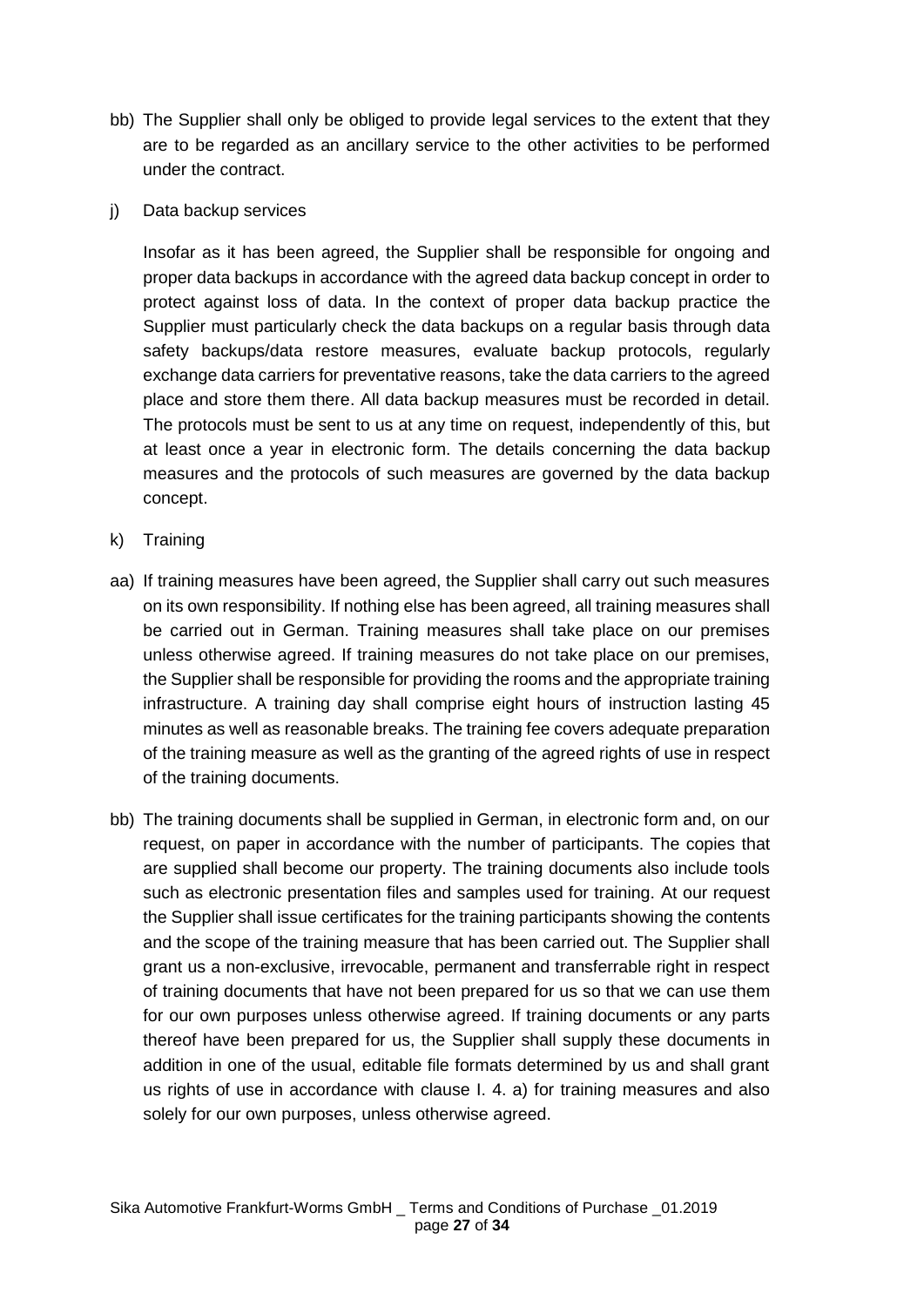## 3. Keeping stocks of replacements

- a) Insofar as it has been agreed, the Supplier shall keep stocks of replacements in order to ensure the restoration of the IT system and the system components at short notice or the maintenance of their readiness for operation. Unless otherwise agreed, the stocks shall be kept on the Supplier's premises. Replacement items must be of at least the same quality and as good as new at the time of replacement.
- b) If the Supplier keeps stocks of replacements, the Supplier shall exchange the IT system affected, the system components affected or the affected part of the system components for an appropriate replacement in the case of a fault that cannot otherwise be eliminated in good time and, on exchanging the item, shall grant us the right of ownership to the item in question. If replacement items which were initially added to the stocks are paid for on the commencement of the services, the transfer of ownership shall already take place at the time when these items are added to the stocks; in this case the Supplier shall be obliged to store the replacement items in safe custody. The Supplier shall send us the information needed in order to identify the items. This particularly includes the names of devices, their place of storage and their serial numbers. Remuneration for the safe custody is included in the price of the replacement items.

This also applies if a threatened malfunction can only be avoided by exchanging an item for a replacement item in order to maintain the system's readiness for operation. In this case, however, the Supplier, shall be obliged to first agree on the replacement with us unless the malfunction is imminent and no agreement is therefore possible.

- c) The Supplier shall subsequently repair the replaced item as long as this is technically possible and makes economic sense and shall continue to stock it as a replacement item. The Supplier shall otherwise add an appropriate new device to the stocks.
- d) The Supplier shall dispose of the replaced items free of charge at our request. This also applies to the disposal of the packaging of the replacement item. The disposal must be professionally carried out. On the exchange of the item or immediately thereafter the Supplier shall request notification of whether we require disposal.

If the item to be disposed of contains data carriers, the Supplier shall particularly draw our attention to this when exchanging the item and offer to send us the data carrier before disposal. If we do not make use of this possibility, the Supplier must dispose of the data carrier in such a way that the stored data is neither readable nor reconstructable. Before disposal we must be given the opportunity to remove parts of the item.

### 4. Relocation and modification of system components by us

a) We shall have the right to relocate system components to a place other than the location agreed by contract and to modify the components; we must notify the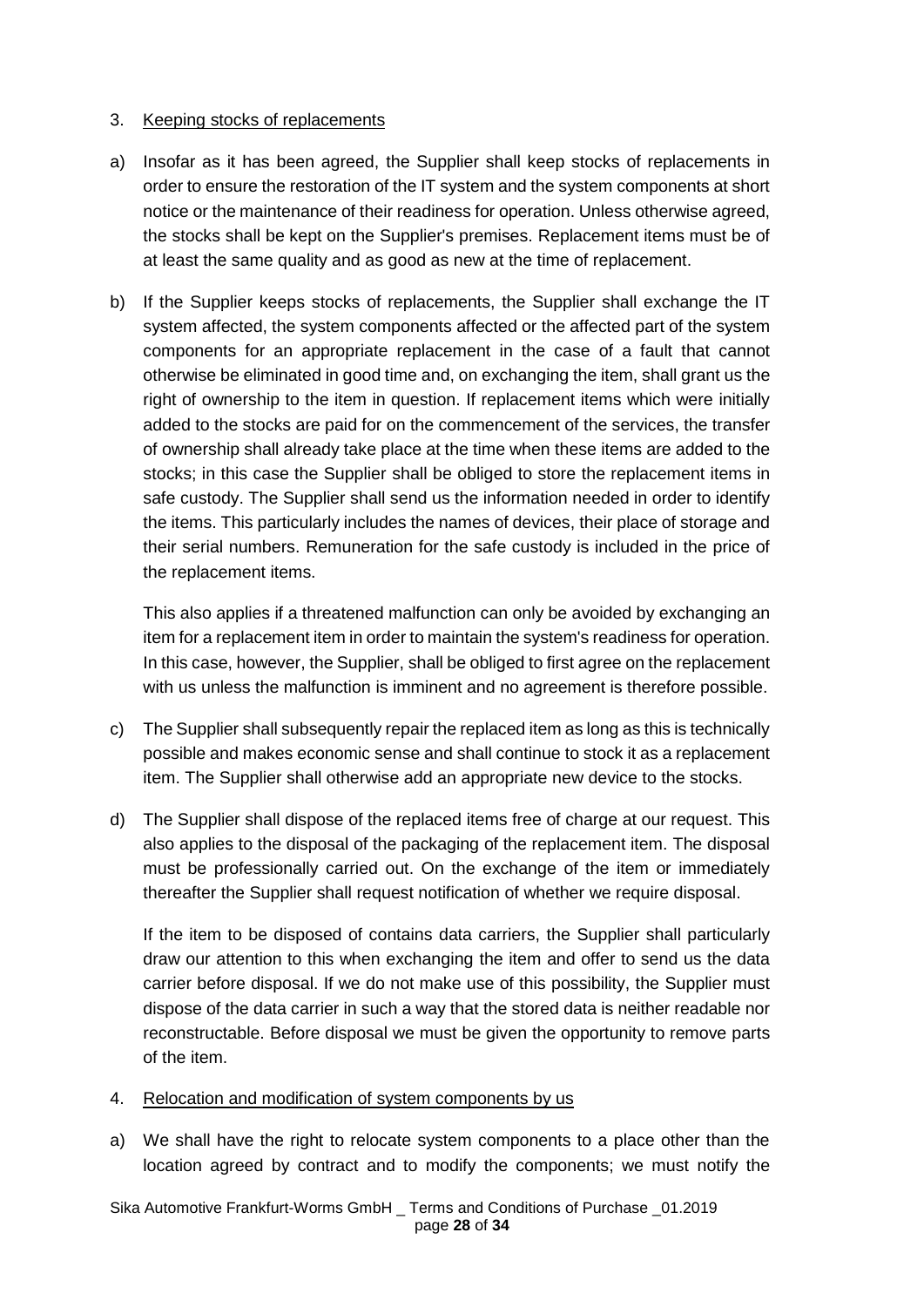Supplier of this in good time. Each Contracting Party may request an amendment to the contract in accordance with the modifications that the new location or the modification of the system components causes for the Contracting Parties' rights and obligations.

b) If the dismantling and reassembly or the modification is to be carried out by the Supplier, a separate agreement must be made.

## 5. Reaction times and times for execution

- a) If no reaction times have been agreed, the services shall be commenced immediately after receipt of the corresponding report or the occurrence of the agreed event within the agreed service periods. If no times for execution have been agreed, the services must be completed within a reasonable time.
- b) If the Supplier does not comply with the agreed reaction times and/or times for execution, the Supplier shall be in default after overstepping these deadlines, even without a reminder, unless the Supplier cannot be held responsible for overstepping the deadline.
- c) In the case of services under a contact for works and services (where the outcome is of importance) a declaration of completion shall suffice in order to comply with the time limit if the work has been successfully completed on time, e. g. the declaration that the system is ready for operation if an error has been eliminated.

# **IV. Special conditions in the case of IT advice**

If the Supplier is not responsible for the outcome under the express contractual agreement or a pure IT service has been agreed, the Supplier shall grant us a nonexclusive, permanent, irrevocable and non-transferrable right to use the embodied results of the service provided under the contract insofar as this results from the purpose of the contract and the area of deployment. These rights include the agreed interim results, training documents and tools. Any departures from these rules of use need to be agreed in the contract.

# **V. Special terms and conditions for individual software / control technology in machines and systems**

### 1. Area of application, provision of work and services

If the Supplier has undertaken to prepare and adjust the software on the basis of the contract for work and services (where a certain outcome is to be achieved), the following special conditions shall apply.

The work and services to be provided by the Supplier particularly include the adaptation on source code level of software licensed or provided, the customising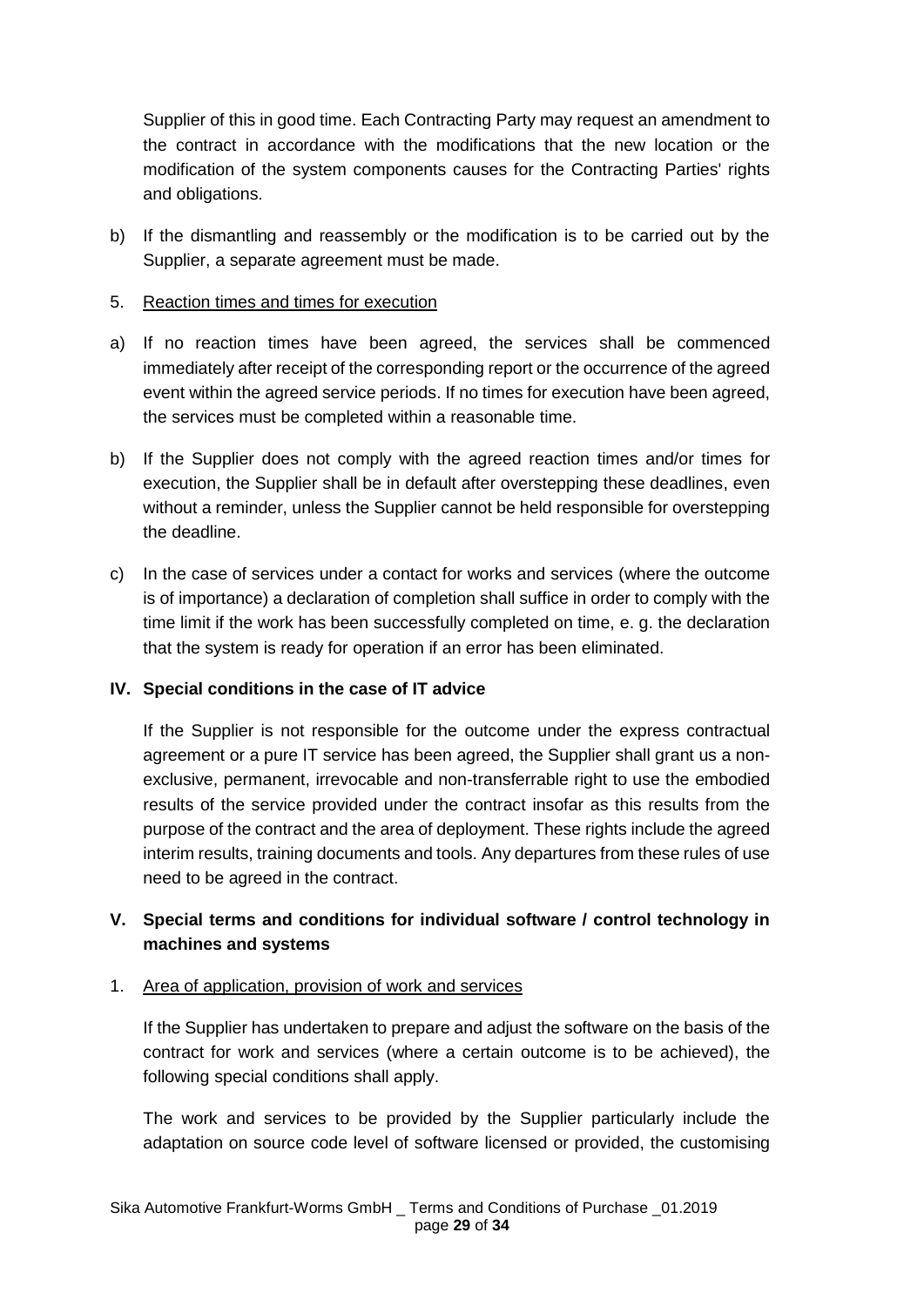of software licensed or provided and the creation and licensing of individual software on a permanent basis unless the order involves a different scope of performance.

The work and services shall form an objective economic and legal unit.

The Supplier shall be responsible for the outcome of the agreed work and shall be liable for the work of its subcontractors in the same way as it is liable for its own work.

# 2. Type and scope of the work

Unless otherwise agreed in the individual contract, the Supplier, on delivering or licensing the software, shall grant us the agreed rights in respect of the agreed work, subject to the condition precedent that an instalment payment or final payment is made following the respective delivery or licensing, that the work is accepted or that we terminate the contract for cause.

- a) The Supplier shall produce the individual software in accordance with the agreements and shall make it available to us.
- aa) In principle, provided that the individual software has been produced, the nonexclusive, sub-licensable, locally unrestricted exercisable in any hardware and software environment and that is transferable, permanent, irrevocable and noncancellable shall pass to us so that we may use the individual software in the original or in modified, translated, processed or redesigned form, which particularly means the right to permanently or temporarily store and load it and to display and run it, also if duplications are necessary for this purpose, to modify, translate, process or to redesign it in any other way and to store it on any known medium or in any other way, to duplicate, issue, publish and distribute it in physical or non-physical form, particularly in private and, with the exception of the source code, publicly, also through image, sound and other information media, to deploy it in databases, data networks and online services, including the right to make the individual software, but not the source code, available to the users of the aforementioned databases, networks and online services for purposes of research and for retrieval by means of tools that we select and for downloading, to allow it to be used by third parties or to have it operated for us, not only for our own purposes, but also to use and distribute it in order to provide work and services for third parties.

The right of use relates to the individual software, especially its object code and source code in all development stages, intermediate stages and final stages and to the accompanying documentation as well as other materials necessary in order to exercise the rights of use, such as analyses, requirements specifications and technical specifications, concepts and descriptions.

If we exercise our right to transfer the right of use in respect of the individual software in part or in full or allow it to be used by third parties within the framework of our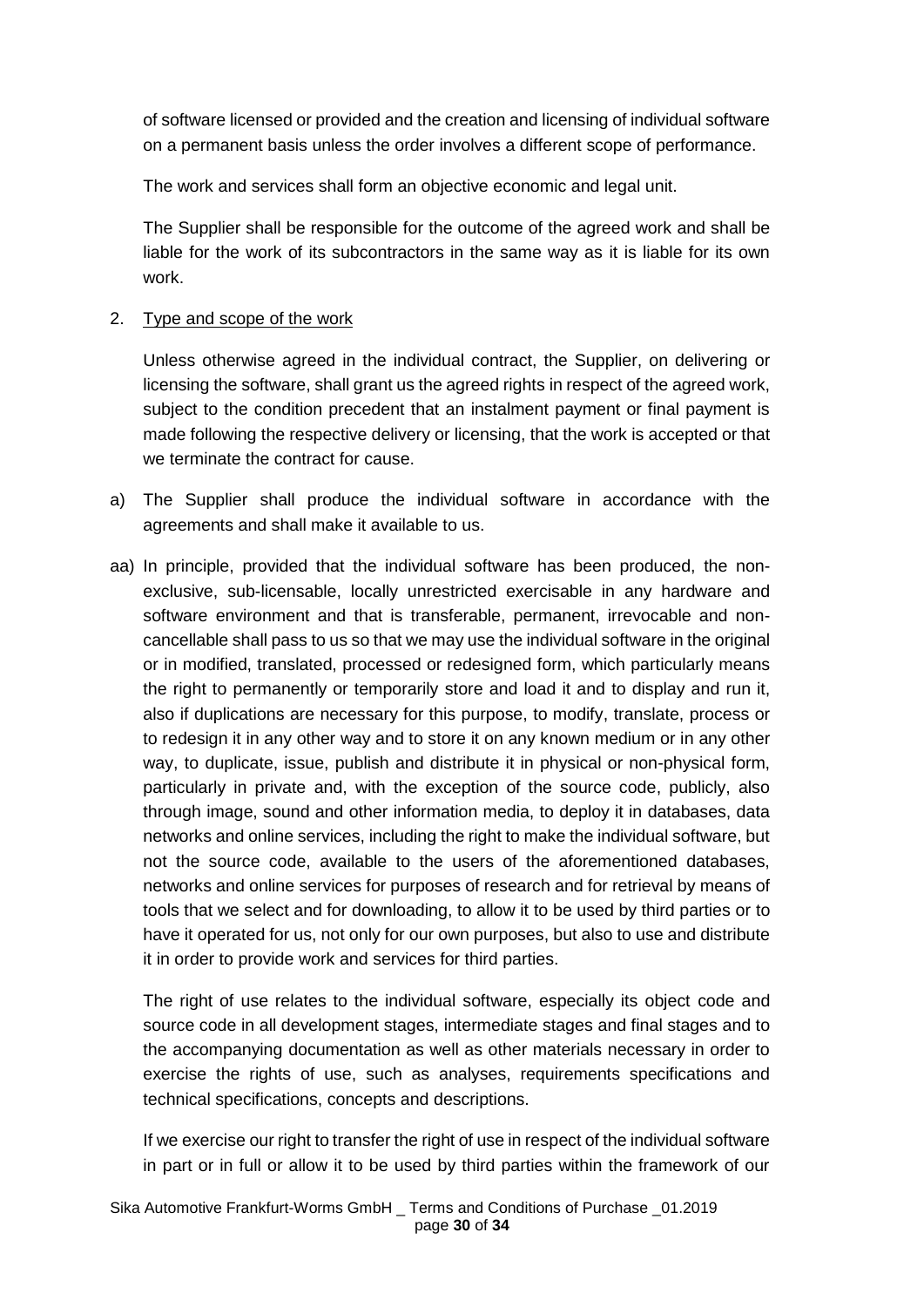duplication, sublicensing or distribution right, we shall be obliged to impose our contractual obligations in relation to the content and the scope of the rights of use on the third party. The Supplier's liability towards third parties in connection with sublicensing or further distribution shall be excluded. This also applies to claims due to defects and also to the extent that we assert claims against the Supplier that the third party has asserted against us due to the individual software.

If we have transferred our rights of use to a third party who is not affiliated with us within our Group, we shall not longer have the right to use the software. However, we shall be entitled to keep and use one copy solely for testing and archiving purposes.

bb) The foregoing provision applies in principle also to pre-existing parts, but on no account shall exclusive rights of use be granted in respect of these parts.

The distribution and sub-licensing of the pre-existing parts shall be paid for if the Supplier has given notice of their use in the offer, the remuneration for granting these rights has been specified there and we have awarded the contract on the basis of this offer. As long as we do not exercise these rights in respect of the pre-existing parts, the remuneration for their distribution or sub-licensing shall not become due.

The right to modify the pre-existing parts shall be excluded if the following conditions are fulfilled: The Supplier has stated in its offer that instead of the source code for the pre-existing parts only their object code will be provided and exercises this right. The Supplier puts us in a position where, with appropriately qualified personnel, we can generate the executable individual software from the parts of the individual software provided in the source code and the pre-existing parts that are only provided in the object code.

The distribution and sub-licensing of the pre-existing parts is only permitted together with the individual software in the licensed form or in a modified, translated, processed or redesigned form.

cc) In the event that the Supplier uses or has developed tools for the production of the individual software that are not available on the market and the processing and redesign of the individual software is either not possible at all or only with unreasonable effort without these tools, the Supplier shall provide us with a duplicate of this tool at the latest when the system is available for partial or total acceptance and shall grant us a non-exclusive, locally unrestricted right exercisable in any hardware and software environment, only together with the individual software which it is intended to process or redesign, and also a transferable, permanent, irrevocable and uncancellable right to use the tool in the original and exclusively for the purpose of debugging and further development for the processing and redesign of the individual software and to use the tool for this purpose, which particularly means to permanently or temporarily store and load it, to display and run it, also if duplicates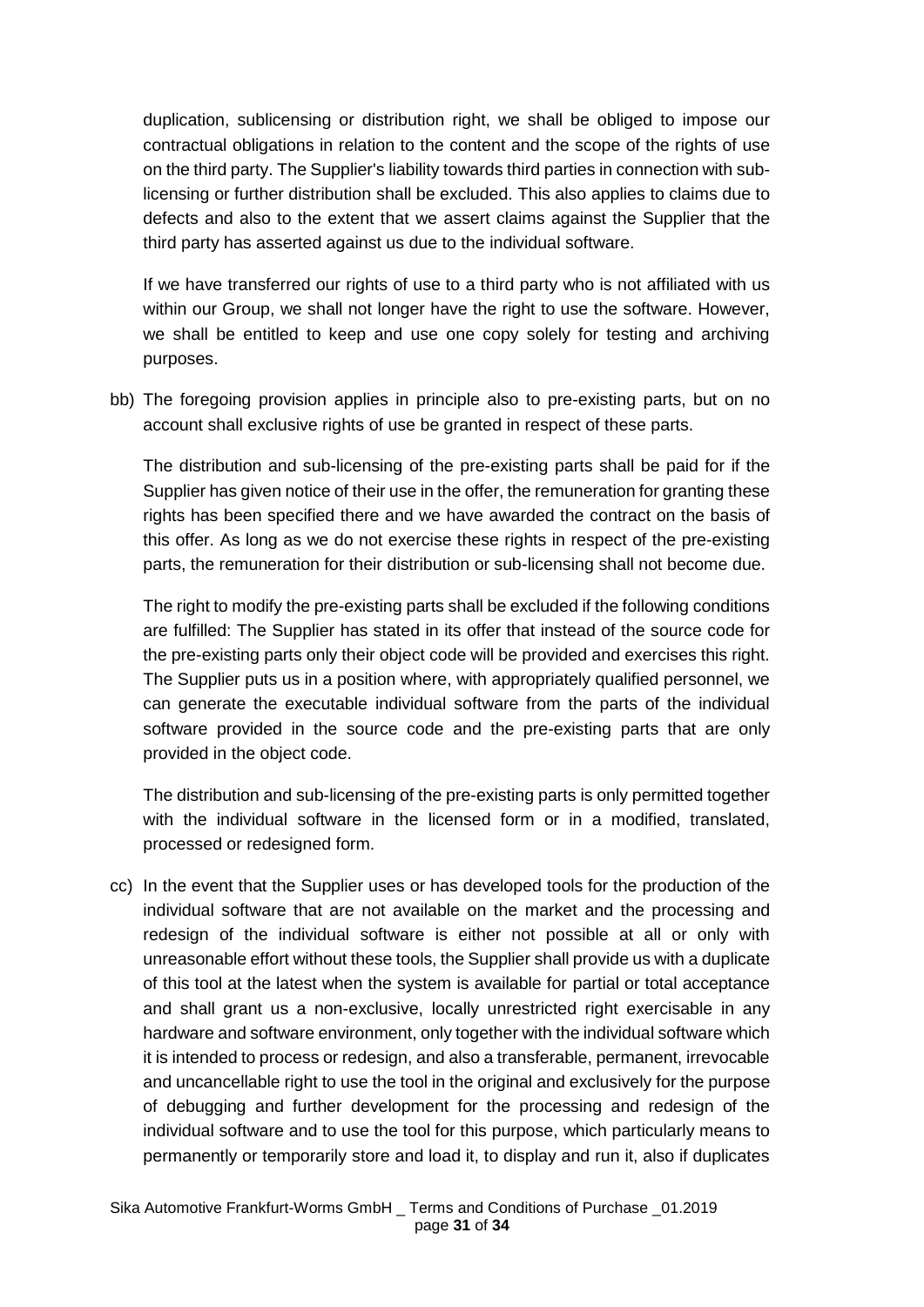are necessary for this purpose, to allow it to be used or operated for us by third parties and to use it not only for our own purposes, but also to in order to provide work and services for third parties.

We are furthermore entitled to produce a further duplicate and to distribute this together with the individual software in question and to grant the third party the rights arising from the foregoing provision with the exception of the sublicensing, distribution and duplication rights. Instead of the tool used by the Supplier the Supplier may give us a reduced version of this tool and grant us the said rights in respect of this tool if it is equally suitable for processing and redesigning the individual software.

The Supplier shall not be obliged to provide the tool if it can prove that the individual software works equally well with another tool available on the market and can be redesigned in the same way as with the tool it uses and if the Supplier informs us where this tool can be sourced.

dd) The Supplier may freely dispose of inventions and the ensuing rights in this connection and apply for the invention to be patented or registered as an utility model. The Supplier hereby grants us free of charge an ordinary, non-exclusive, transferable, sub-licensable right of use with effect in rem in respect of any patents and utility models registered or granted now and in the future in connection with the use of the work affected by the invention. If this is not sufficient in the individual case, the Supplier grants rights of use to the extent necessary so that we or an entitled third party can exercise the rights to the products of the work in accordance with the terms of the contract.

At its own expense the Supplier shall ensure that neither the Supplier nor the inventor nor a possible legal successor can have a detrimental influence on our rights of use in respect of the products of the work. For this purpose the Supplier shall lay claim to any employee inventions.

b) If adjustments are made to the standard software on source code level, the Supplier shall inform us, no later than when submitting the offer, of whether it will incorporate the adjustments into the standard software. If the Supplier makes such a declaration, the Supplier shall be under an obligation to include the adjustments in the program status of the standard software following the time when the system is made available for acceptance. If no such declaration is made or if the adjustments have not been incorporated into the standard, the Supplier shall be under an obligation to hand over the adjustments on source code level in the source code and the adjusted parts of the standard software in the object code in such a way that we are able to produce the adjusted standard software with appropriately qualified personnel. We shall be given rights for individual software in respect of the source code to be handed over.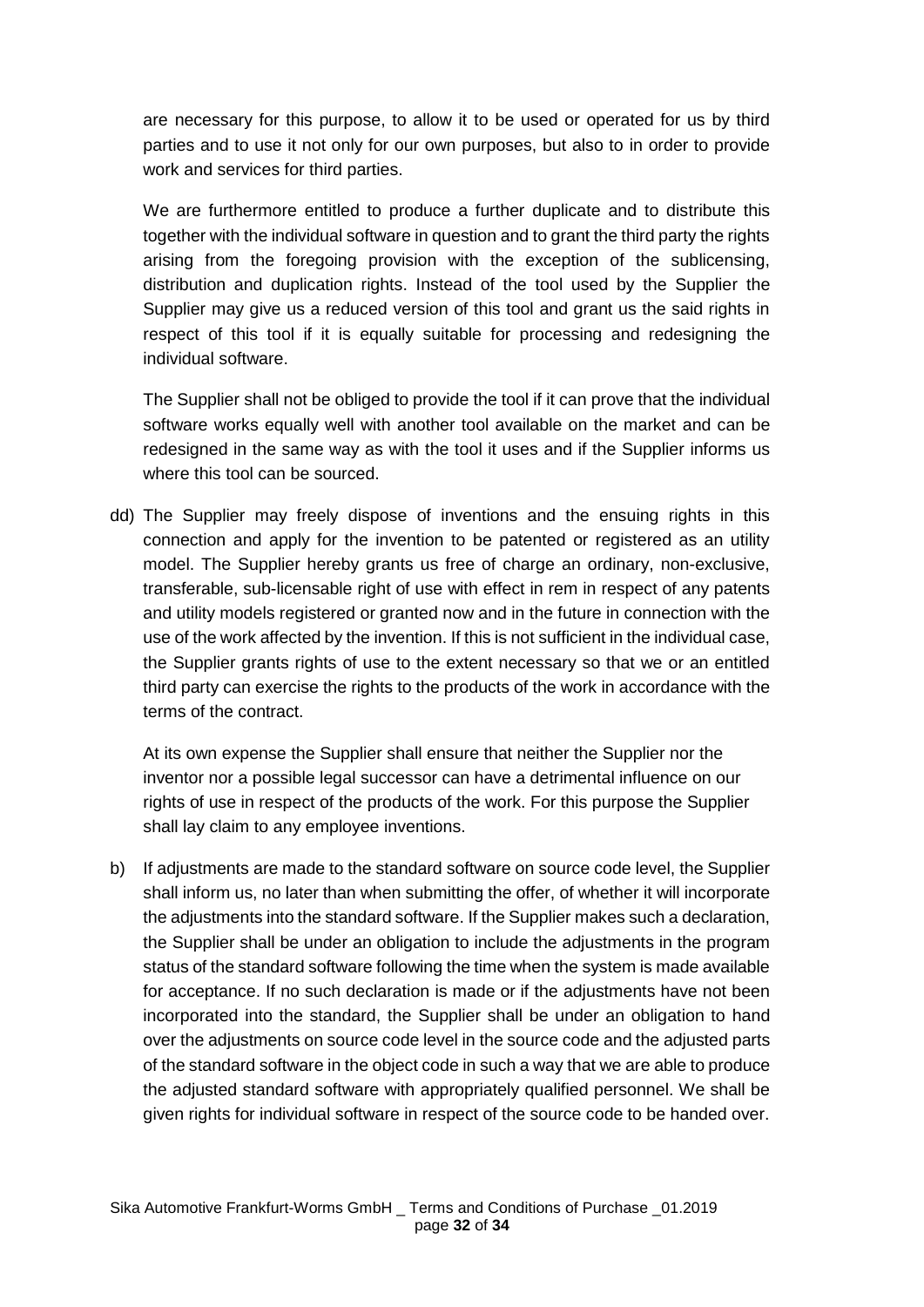- c) If the customising of software has been agreed, the Supplier shall grant us the rights to the relevant work results and to the protocols and other materials, *sui generis* database rights and databases in this connection. To the extent that pre-existing materials such as templates, concepts and documentation are protected by copyright, we shall, however, be given no processing right and no sub-licensing right unless one of these exclusions is impermissible according to the legal requirements.
- d) Unless otherwise agreed, the Supplier shall be obliged to install the software in the agreed system environment.
- 3. Handing over of and deposit of the source code
- a) Unless otherwise agreed, the Supplier must hand over the latest version of the source code of the individual software and any adjustments to the standard software on source code level on the acceptance of the work and after the acceptance of every new program status of the individual software or the standard software affected. This shall not apply if the Supplier declares that it will incorporate the adjustments into the standard and proceeds to do so as agreed by contract. The source code includes professional comments and a description of the necessary system parameters as well as other necessary information that enables us to process the source code with qualified personnel in order to be able to independently develop the individual software and the adjustments to the standard software on source code level. The source code shall be handed over in electronic form on a data carrier and will be protocolled. We shall be given an extensive right of use in respect of all versions of the source code and the documentation at the time when they are created in accordance with clause I. 5. a). We shall treat the source code in the same way as our own confidential information and only make it accessible to third parties within the framework of its proper use and shall also commit these third parties to maintain confidentiality.
- b) If it has been agreed that the source codes of certain software are to be deposited, this shall be done at the agreed depository on the basis of the deposit agreement to be made in the individual case. The obligation to deposit the source code relates to the last modified version of the source code of a program status that has been provided, including the removal of bugs. We shall have extensive rights to all versions of the source code of individual software. We shall have the right to process all versions of the source code of standard software to be deposited in order to remove bugs, to maintain its usability and to generate new, executable program versions to which we shall have the same rights as we had to the version of the standard software that was originally licensed, subject to the condition precedent that the source code is surrendered. In the case of source codes of individual software the aforementioned rights shall be granted when the software is produced and in the case of source codes of standard software they shall be granted when the executable program versions are made available.